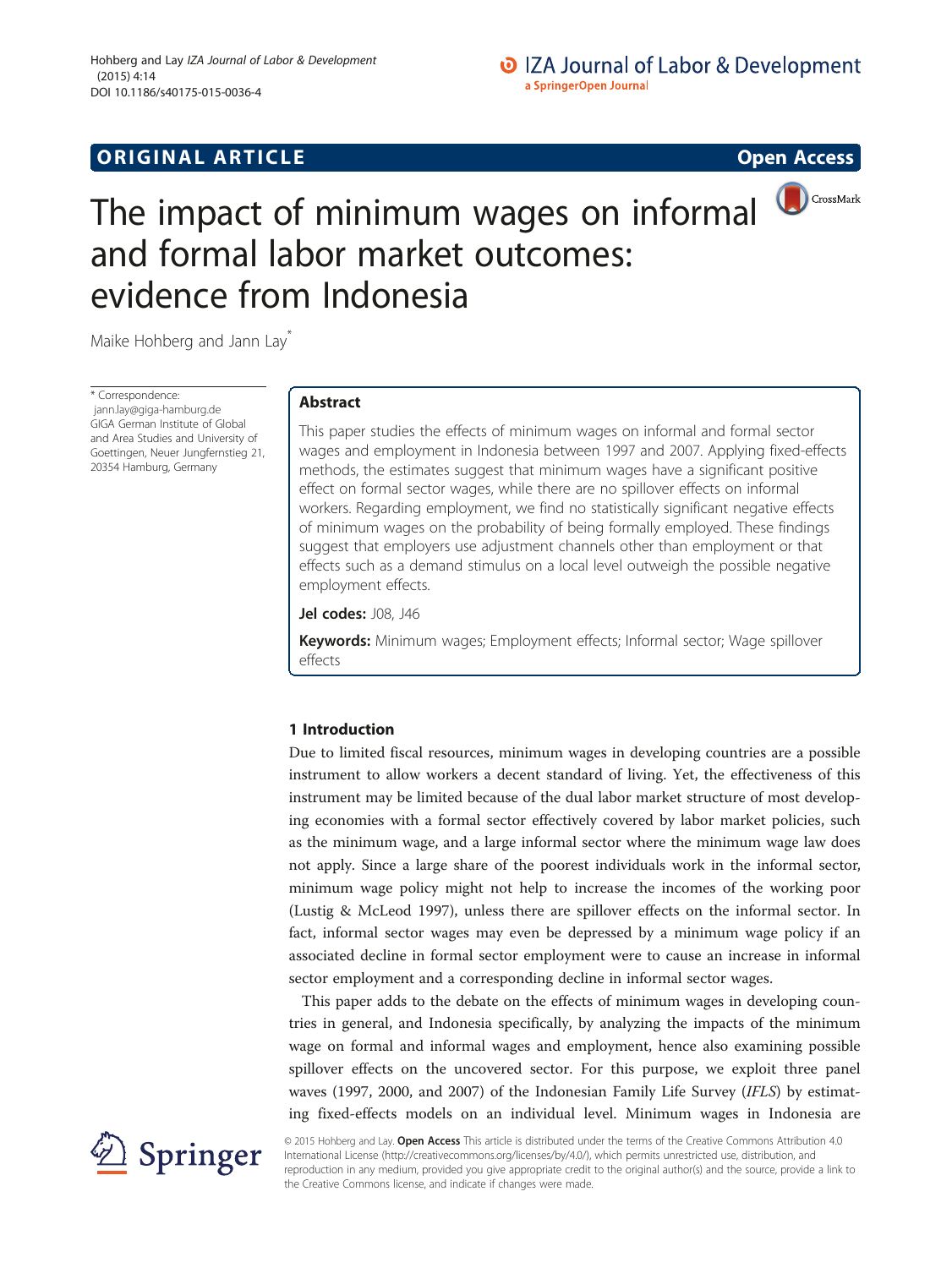intended to cover essential living needs and are annually set at the provincial level according to living expenses and are thus exposed to variation across province and time (Rama [2001\)](#page-24-0). For 2015, the average of the established monthly minimum wage in 33 provinces amounts to 1,702,230 Rp, which corresponds to about 126 current US Dollars (Wage Indicator Network [2015\)](#page-24-0). The minimum wage policy in Indonesia is subject to fierce public debates as witnessed by the media's attention to protesters demanding a higher minimum wage and employers warning of potential job losses due to higher labor cost (for example Vaswani [2013](#page-24-0) for BBC, Al Jazeera [2013,](#page-23-0) and Purnomo [2014](#page-24-0) for Bloomberg).

The remainder of the paper is structured as follows: Section 2 reviews the literature on minimum wages in developing countries with a focus on Indonesia. In Section 3 we provide some background information on minimum wage policies in Indonesia and the economic context. We then briefly present a conceptual framework of minimum wages. Section 4 describes the dataset. The empirical model and strategy are set up in Section 5. Section 6 presents estimation results, and Section 7 concludes.

# 2 Theory and literature review

In a competitive labor market model, a minimum wage set above equilibrium causes a decrease in firms' labor demand and displaces some workers from their jobs, thereby generating unemployment. This may especially affect low-skilled workers with a marginal product below the minimum wage rate. Moreover, the higher wage may encourage other individuals whose reservation wage is above the initial equilibrium and below the new minimum wage to participate in the labor force. This extra labor supply will not be matched by labor demand and hence contributes to the unemployment rate.<sup>1</sup> In contrast to the standard model's predictions, introducing a minimum wage in a market with imperfections can lead to an increase in employment. Such settings include, for example, a monopsonistic labor market (see, e.g., Stigler [1946](#page-24-0), Machin & Manning [1994](#page-24-0), and Dickens et al. [1999\)](#page-23-0) and shirking (Shapiro & Stiglitz [1984](#page-24-0)). Relating minimum wages to human capital theory, minimum wages can encourage firms to sponsor training for their workers (Acemoglu & Pischke [1999\)](#page-23-0) or give workers an incentive to invest in their skills in order to avoid unemployment induced by a minimum wage (Cahuc & Michel [1996\)](#page-23-0). In consequence, these investments enhance growth and thus employment.

While these effects may be relevant to labor markets in both developed and developing countries, a large fraction of the workforce is self-employed or works as unpaid family workers in micro and small firms in many developing countries. For these "uncovered" or "informal" groups, $2$  minimum wage legislation typically does not apply. This situation is captured by dual sector models, such as the early one by Welch ([1974](#page-24-0)) that includes a sector effectively covered by the minimum wage law and an uncovered sector/informal sector where the policy does not apply. In this model, prior to the minimum wage, there is an initial equilibrium at the competitive wage rate in both sectors. Introducing the minimum wage in the formal sector decreases firms' labor demand and reduces formal sector employment. Displaced workers move into the informal sector, thereby shifting the labor supply curve upwards, which leads to a decrease in wages and an increase in employment in the informal sector.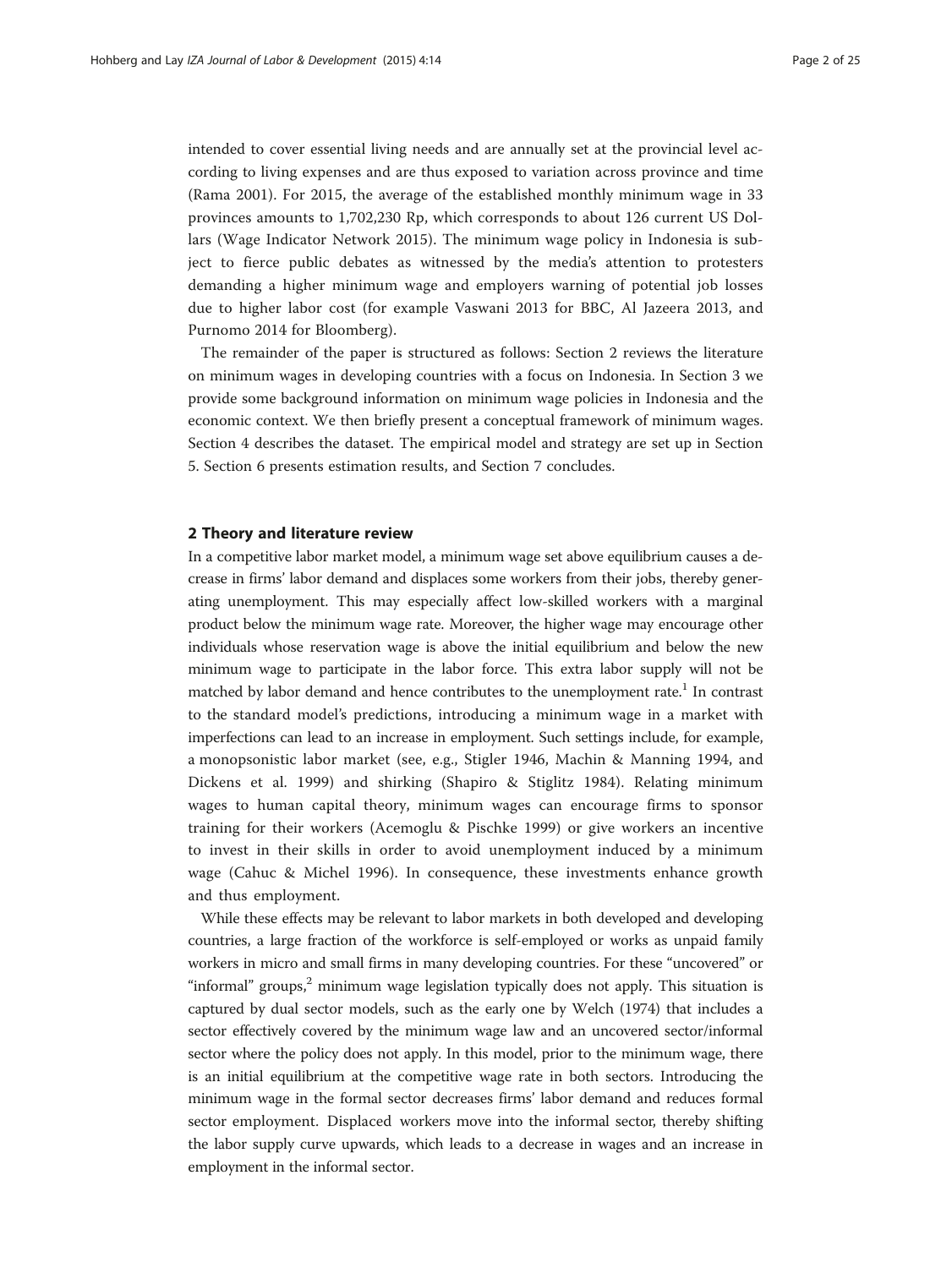Welch's model was extended by Mincer ([1976\)](#page-24-0) and Gramlich [\(1976\)](#page-23-0) who introduced the concept of "queuing for formal sector jobs" into the model. By allowing for queuing, uncovered sector workers can quit their jobs to look for formal sector employment (while they are unemployed) which would lower labor supply and increase wages in the informal sector. Some individuals may now find it more attractive to work in the informal sector than to wait for a covered sector job. This migration into and out of the covered and uncovered sector continues as long as there is a difference in the expected wages in both sectors.<sup>3</sup>

These brief theoretical considerations yield predictions that have been subject to a number of empirical studies and that we will examine empirically for the Indonesian case. First, wages should increase in the covered sector if a minimum wage is introduced or increases. Second, (higher) minimum wages increase the probability of losing a job in the covered sector. With regard to the uncovered sector, Welch's model predicts that wages fall while the model extensions by Mincer and Gramlich yield ambiguous wage effects and migration flows from one sector to the other, which are highly dependent on a set of specific conditions (e.g., the minimum wage rates, wage elasticities of labor supply and demand). Whether wages in the uncovered sector rise or fall is hence theoretically unclear.

The ambiguous predictions of theoretical models are mirrored in the empirical literature. Though the literature shows that minimum wages do indeed increase formal sector wages, the evidence for informal sector wages and employment effects is mixed. Most of the studies analyzing the impact of minimum wages on wages and employment in both the formal and informal sector use data from Latin America. For example, Maloney & Nuñez Mendez ([2004](#page-24-0)) report a positive wage effect of minimum wages for the formal sector in Colombia and a negative employment effect for both formal sector workers and the self-employed. Positive wage and negative employment effects are also found by Gindling & Terrell [\(2007\)](#page-23-0) for Costa Rica's formal sector. However, they find no effects for the uncovered sector. For the case of Nicaragua, Alaniz et al. ([2011](#page-23-0)) show that an increase in minimum wages lowers employment and increases wages only of those private covered sector workers who earned around the minimum wage before the minimum wage increase. For Brazil, Fajnzylber ([2001\)](#page-23-0) finds positive wage and negative employment effects. Surprisingly, the employment effects are stronger in the informal sector. Similarly, Lemos ([2004a, 2004b\)](#page-24-0) finds negative but small employment effects for both sectors between 1982 and 2000 but no statistically significant employment effect when extending the dataset to 2004 (Lemos [2009\)](#page-24-0).

Studies on developing countries outside Latin America are comparatively fewer in number. For instance, Dinkelman & Ranchhod [\(2012\)](#page-23-0) study the effects of extending minimum wage coverage to domestic workers in South Africa. They find that introducing the minimum wage resulted in a wage increase but did not change the probability of job loss for domestic workers. Contrarily, Hertz [\(2005\)](#page-23-0) finds a decrease in employment for the same sector in the same country. In addition to the domestic sector, Bhorat et al. [\(2013\)](#page-23-0) include retail, forestry, taxi, and security in their study. They find no clear evidence for employment effects but positive wage effects for all sectors except forestry.

There is also some previous empirical evidence for the case of Indonesia. Using a repeated cross-sectional labor force survey (Sakernas) pooled at the provincial level, Rama [\(2001\)](#page-24-0) finds that doubling the minimum wage in the early 1990s led to an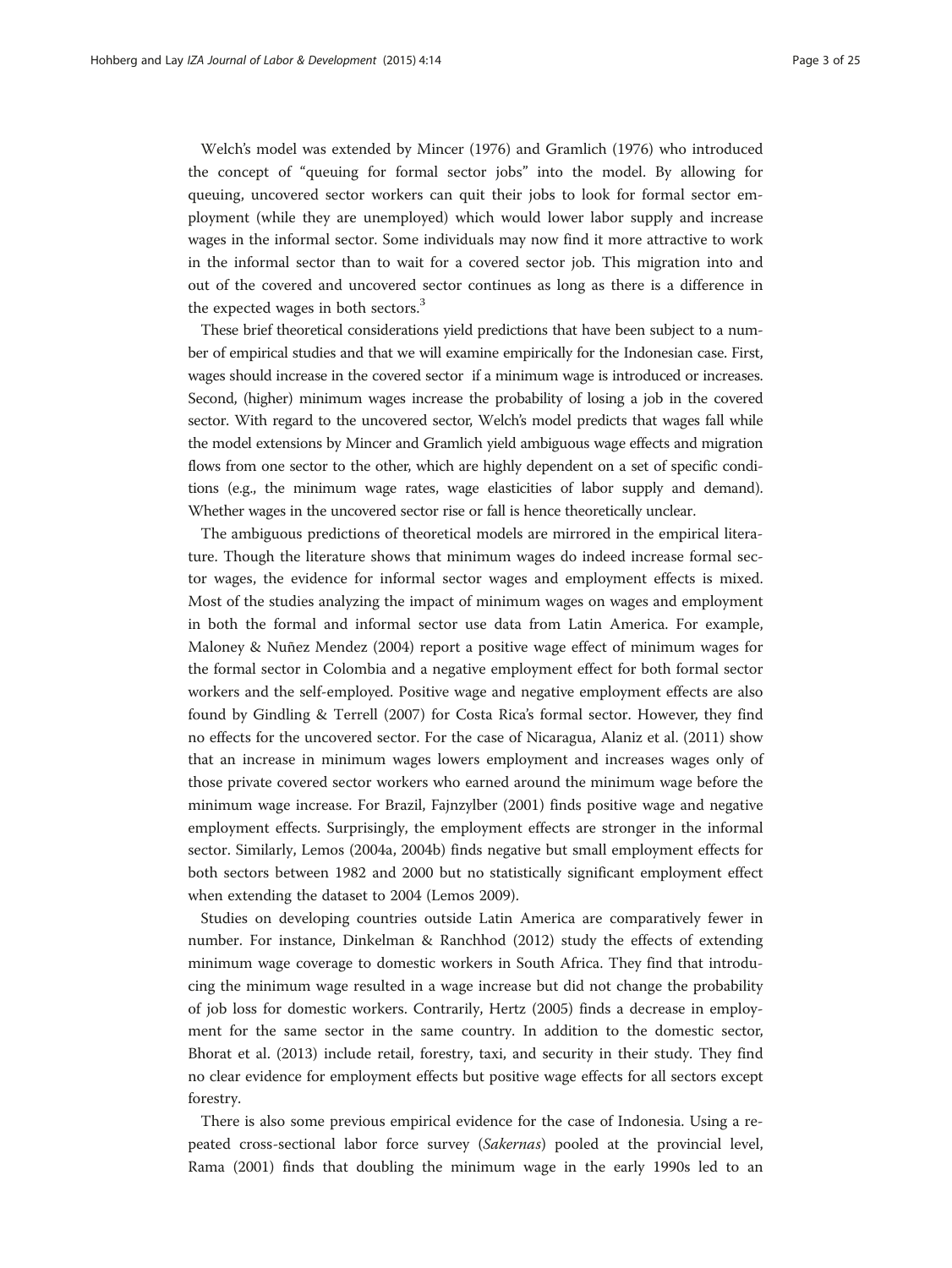increase in formal average wages of 5 to 15% and a decrease in urban wage employment of 0 to 5%. Extending Rama's study, Islam & Nazara [\(2000\)](#page-23-0) also find negative effects on formal employment, and Suryahadi et al. ([2003](#page-24-0)) report negative impacts on overall urban formal employment; yet these effects are positive for white collar workers. Del Carpio et al. [\(2012](#page-23-0)) argue that using provincial data might lead to an endogeneity bias since the local governments participating in the minimum wage setting process take the labor market conditions in their provinces into consideration. Hence, they use a firm-level dataset Survei Industri (SI) to analyze the formal manufacturing sector and report negative employment effects for small but not for large firms with a negative overall impact. Firm-level data was also used by Harrison & Scorse [\(2010\)](#page-23-0), who find that more than doubling the minimum wages had increased wages for unskilled production workers but decreased employment of them. Alatas & Cameron [\(2008\)](#page-23-0) apply a difference-in-difference approach adapted from Card & Krueger ([1994](#page-23-0)) and match similar firms from Botabek and Jakarta. Like Del Carpio et al., they report statistically significant and negative effects only for small firms that, however, become insignificant when reducing the control group to firms situated on the border of the two regions. While most studies on Indonesia focus on formal sector employment, there are only a few that consider informality as well. Comola & de Mello [\(2011\)](#page-23-0), using Sakernas data and data from the National Socio-Economic Survey (Susenas) on district level, find that an increase in informal employment more than compensates for job losses in the formal sector. Similar employment effects are found by The World Bank ([2010\)](#page-24-0), where the authors use Sakernas as well and report a shift from the formal to the informal sector, although minimum wages do not appear to change the overall employment level. Magruder [\(2013](#page-24-0)) opposes these results by observing that an increase in minimum wages in one district relative to its adjacent districts leads to more employment in the formal sector and to a decrease in informality. Finally, Chun & Khor [\(2010\)](#page-23-0) use the IFLS and apply an estimation strategy developed by Neumark et al. ([2004](#page-24-0)) which includes dummies in order to indicate an individual's wage distribution position. While they find positive wage and negative employment effects for individuals at the lower end of the wage distribution in the formal sector, they do not observe such effects in the informal sector.

As a result, from the literature survey we conclude the following. First, minimum wages seem to have a positive overall effect on average wages, with a higher impact on workers earning below or around the (new) minimum wage. Second, employment effects are unclear even for the same country under study. Most studies tend to find negative effects on formal employment of a relatively small order of magnitude. Hardly any unambiguous pattern emerges with regard to the effects of minimum wages on the informal labor market segment. The literature to date neither gives a clear indication that informal sector wages are depressed because of labor being released from formal sectors, nor is there any systematic evidence on wage spillover effects, that is, if minimum wages also raise informal wages. This paper contributes to the debate by looking into the effects on minimum wages on both formal and informal labor market outcomes. Almost all of the studies analyzing the case of Indonesia use datasets (Susenas, Sakernas, SI) that do not provide information on wages of individuals working in the informal sector. Instead, we use a different dataset — the  $IFLS$  — that reports labor income in the informal sector. By using individual-level data, we avoid the potential endogeneity bias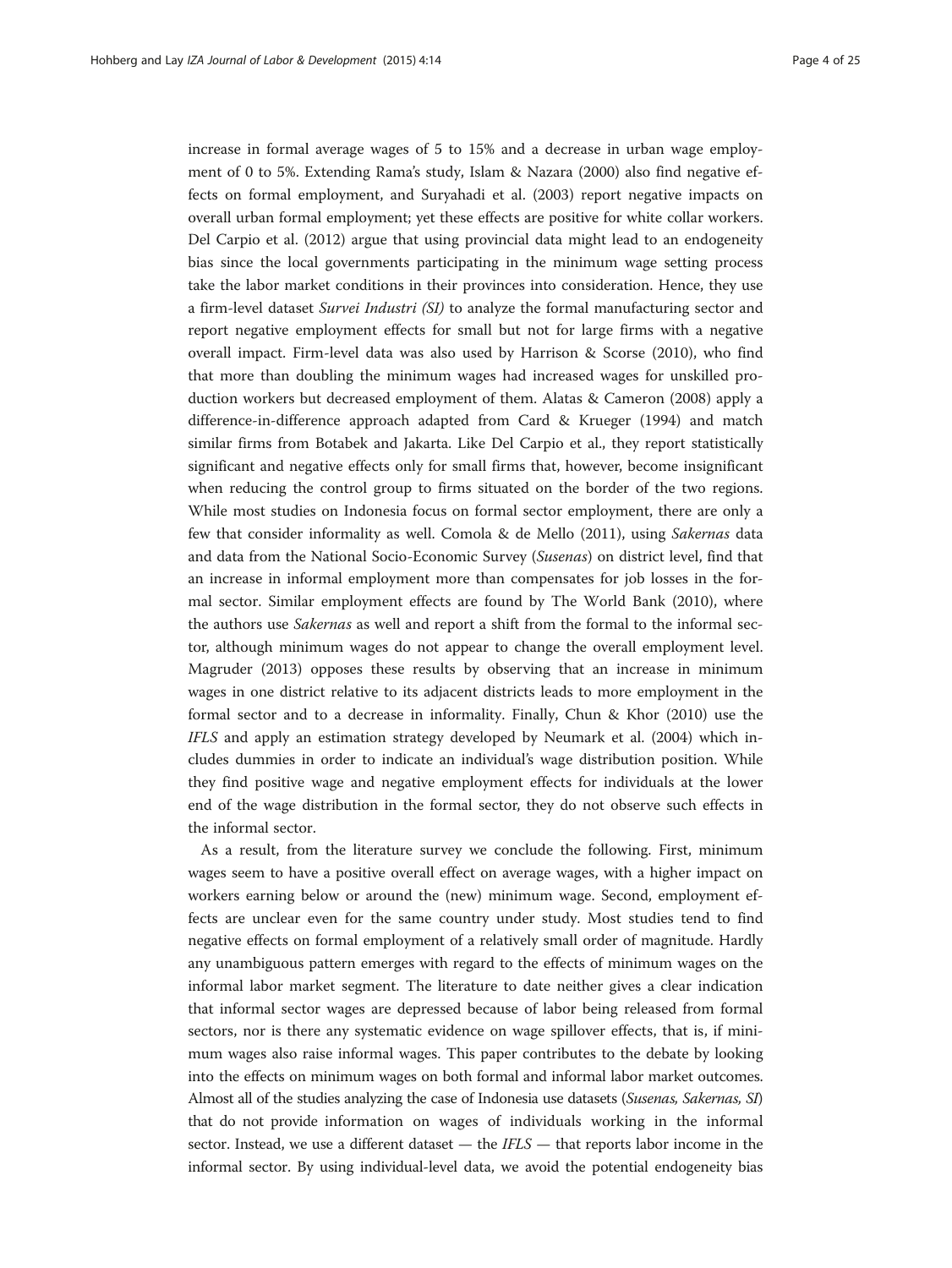<span id="page-4-0"></span>which estimations on a provincial level suffer from and the panel dimension allows controlling for individual fixed effects. To our knowledge, only Chun & Khor [\(2010](#page-23-0)) have used the IFLS on an individual level to analyze minimum wage effects in Indonesia, but their analysis differs in terms of panel waves used and methodology applied.

# 3 Background on minimum wages in Indonesia

The first minimum wage in Indonesia was already introduced in 1956, followed by a national wage council established in 1969 and minimum wage legislation implemented in the early 1970s (Saget [2008\)](#page-24-0). However, until the late 1980s, minimum wages had more a symbolic character since they were neither binding nor enforced (Pratomo [2012](#page-24-0)).<sup>4</sup> Under increasing pressure from domestic and international groups against low wages and labor standards in the growing economy, the Indonesian government implemented new minimum wage legislation in 1989 that states that minimum wages have to be based on minimum physical needs,<sup>5</sup> local costs of living, and labor market conditions (Rama [2001](#page-24-0)). In 2001, in line with a national devolution policy, the responsibility for minimum wage setting was given to provincial governments. That is, district wage commissions calculate annual subsistence living needs based on annual survey data and prepare a recommendation for a district minimum wage (Widarti [2006\)](#page-24-0). Based on these district-level recommendations, the governor and the provincial wage council elaborate a recommendation for a provincial minimum wage before the governor announces the final rate.

The minimum wage legally applies to all workers/laborers (every person who works for a wage or other forms of remuneration) (International Labour Organisation ILO [2004](#page-23-0)), leaving the self-employed and unpaid family members uncovered. Given that they account for around half of the workers in our dataset, these groups have to be taken into account when analyzing labor market effects of the minimum wage policy.

Figure [1](#page-5-0) shows minimum wage growth in nominal and real terms. During the first half of the 1990s, nominal wages tripled and more than doubled in real terms. The Asian crisis in 1998 caused a rise in prices and hence a decline in real minimum wages (Magruder [2013\)](#page-24-0), but they reemerged as a key social policy instrument soon after the slump. Since 2001, real and nominal minimum wages have been steadily increasing and experienced only a short stagnation in real terms at the beginning of the international crisis 2007/2008, which is however hardly visible in the figure.

To get a rough idea of the levels the minimum wage has reached within our period of analysis, 1997–2007, the ratio of the minimum to the median wage across countries is an interesting indicator. In 2004, minimum wages varied between 114 and 225 current Int. \$ monthly (33–74 current USD) (Saget [2008](#page-24-0)), and the national average almost reached 65% of the median wage in Indonesia (Comola & de Mello [2011\)](#page-23-0). France, an advanced economy with a relatively high minimum wage, had in the same year a real hourly minimum wage of 9.5 current Int.\$ (OECD [2015b](#page-24-0) and authors' exchange rate conversions) corresponding to 66% of the median hourly wage—higher than in almost all other OECD countries except for Turkey (OECD [2015a](#page-24-0)). Comparing Indonesia's minimum wage rate with seven other Asian countries that are similar in terms of economic development, Manning [\(2003](#page-24-0)) finds that the ratio of PPP adjusted per capita income and minimum wage rates in 2002 was second highest in Indonesia.

These stylized facts make Indonesia a worthwhile case study for the effects of minimum wages in a developing country: Minimum wages in Indonesia apply only to the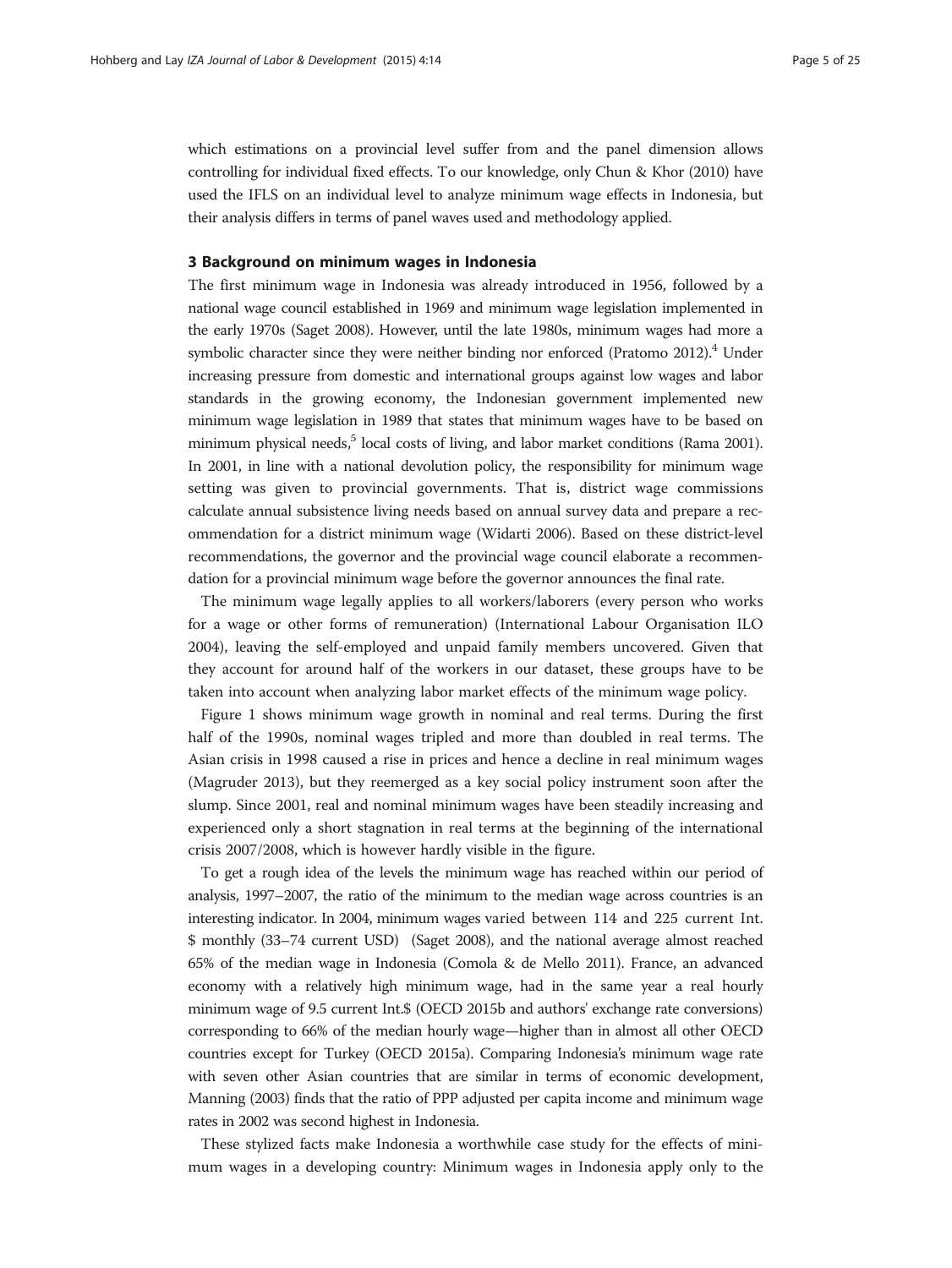<span id="page-5-0"></span>

formal sector, leaving a large sector of informal workers and self-employed uncovered. There is sufficient variation over time as minimum wages are annually set. Finally, Indonesian minimum wages are considered to be sufficiently high to provoke significant impacts on the labor market.

# 4 Data and descriptive analysis

# 4.1 The dataset

The main analysis of this paper relies on the last three waves (1997, 2000, 2007) of the Indonesian Familiy Life Survey (IFLS), a longitudinal survey on the individual, household, and community level. Besides its extremely low attrition rate (Strauss et al. [2009](#page-24-0)), the great advantage of the IFLS compared to datasets such as Sakernas is that it includes data on labor market outcomes for the self-employed. The data set for the employment regressions includes 48,030 observations of 18,825 active or inactive individuals (excluding students and sick or retired individuals) of working age (between 15 and 60 years) who appear at least twice in adjacent survey waves. Individuals are considered "active" if they report to be employed (as self-employed, government worker, private worker, unpaid family worker, casual worker in agriculture, casual worker not in agriculture) or mention "work" as their primary activity. On the contrary, individuals are inactive if they report a primary activity other than work<sup>6</sup> and neither report work status, or salary or profit. In addition to the classification in "active" and "inactive," the reported work status helps us to categorize active individuals into "formal" or "informal." That is, we distinguish formal from informal workers by employment type, i.e., classifying those workers as formal that are either private or government workers and as informal those workers who report "self-employed" or "unpaid family worker" as their working status.7,8 Wages for the self-employed are based on last month's reported profit. In case this is missing, last year's profit was divided by 12. In the analysis of wage effects, the dataset is restricted to individuals who report to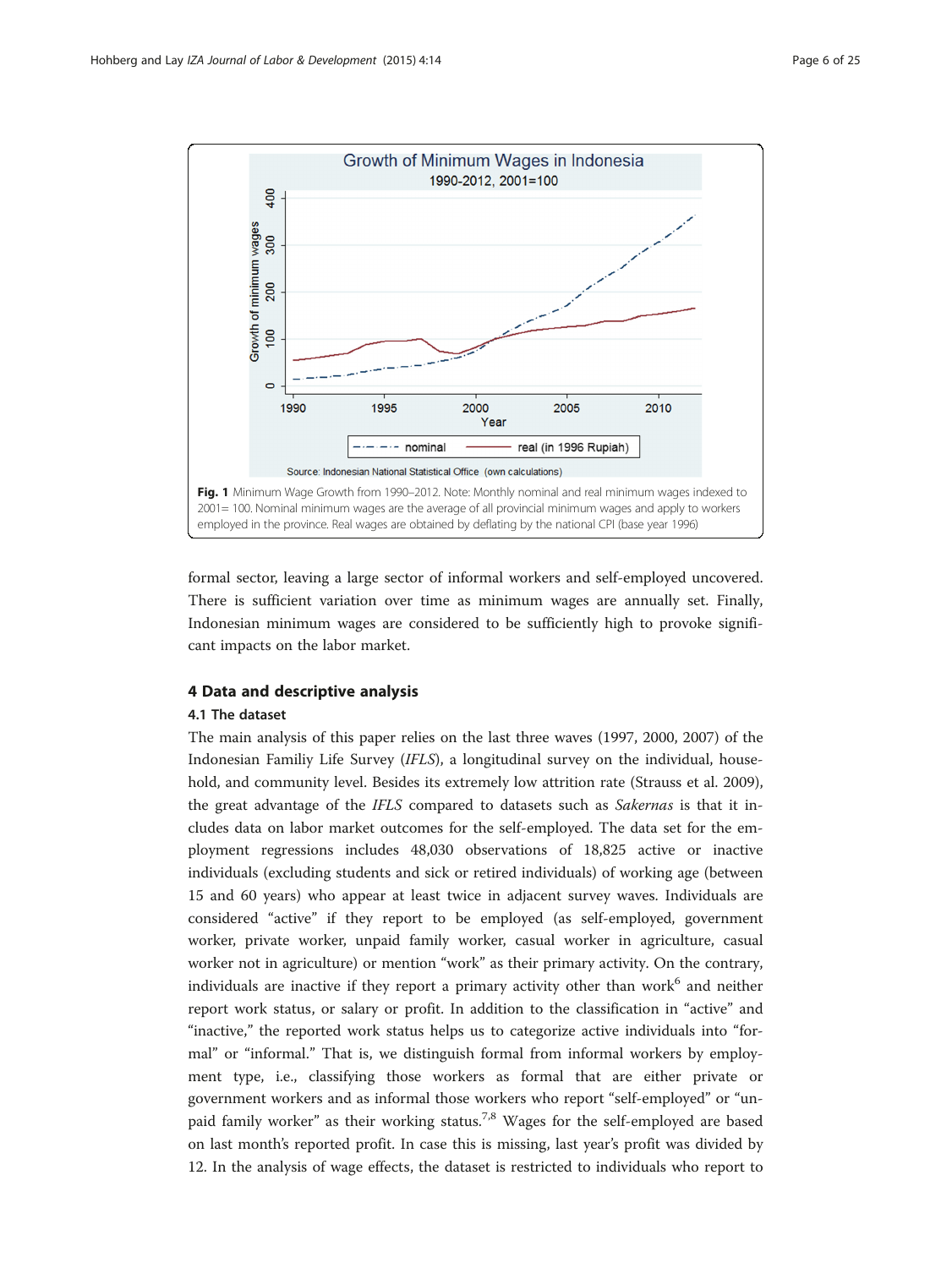be employed full-time in at least two adjacent survey waves. In the regression analysis, we exclude the top percentiles of monthly income earners to avoid that results are driven by high end salaries. We focus on full-time workers because they are targeted by minimum wages, which are announced as a monthly rate without clear guidelines on earnings of part-time workers (Rama [2001\)](#page-24-0). Full-time workers are selected on the variable hours of work (working hours of 35 and above). There are only a few missing values for hours worked of those individuals that reported to be working. Even before excluding individuals due to a high age or as outliers in terms of wage, the missing values amount to less than 2%. In addition, by extracting full-time workers, we seek to disentangle the effect of minimum wages on wages from the possible effect of minimum wages on working hours that also might change wages due to a transition from part- to full-time workers.<sup>9</sup> Eventually, we end up with datasets of around of 18,000 observations with the exact number depending on if and how we include full-time workers that reported to have zero-wages in our sample (see [section 5\)](#page-9-0).

#### 4.2 Labor market structure

Table [1](#page-7-0) presents cross-sectional descriptives on the composition of the working-age population separately for the survey years 1997, 2000 and 2007. The share of inactive individuals has decreased from 28.0% in 1997 to 21.2% in 2007. The majority of inactive individuals are women, with more than 80%. The descriptive statistics illustrate the massive expansion of education in Indonesia. While in 1997 41.5% of the employed workforce did not complete primary school, this share decreased to 26.8% in 2007. At the same time, the share of workers who completed high school has increased by 6.6 percentage points between 1997 and 2007. Most workers in Indonesia are employed in the informal sector that steadily increased relative to the formal sector between 1997 and 2007, reaching a share of 64.3% of all workers in the last survey year. Almost 70% of all workers are full-time workers. The ratios of formal and informal sector workers among full-time workers have also changed over time. While more full-time workers were formally employed in 1997 and 2000 (56.5 and 53.2%), 57.7% of full-time employment was informal in 2007. This raises the question whether rises in minimum wages were partly responsible for this development.

#### 4.3 Minimum wages and the wage distribution

Table [2](#page-8-0) presents descriptive statistics on both minimum wages and real wages.<sup>10,11</sup>The average of nominal minimum wages has drastically increased, reaching 667,767 Rp per month (about 75 USD of 2007) in 2007, which is around five times the nominal minimum wage in 1997. In real terms, the total increase by around 35% from 1997 to 2007 is more moderate. As an aftermath of the crisis in 1998, during which real minimum wages sharply decreased due to drastic price increases (Magruder [2013\)](#page-24-0), real minimum wages in 2000 were still smaller than in 1997. Taking a closer look at the real wages, it seems that inequality decreased somewhat between 1997 and 2007 since wages in the top decile increased by 17% while growth in the bottom decile was 34%. This goes in line with a general decrease in wage inequality observed, for example, by Chun & Khor  $(2010).$  $(2010).$  $(2010).$ <sup>12</sup> In all three years, the share of formal sector workers who earn below the minimum wage is smaller than for workers in the informal sector. For formal sector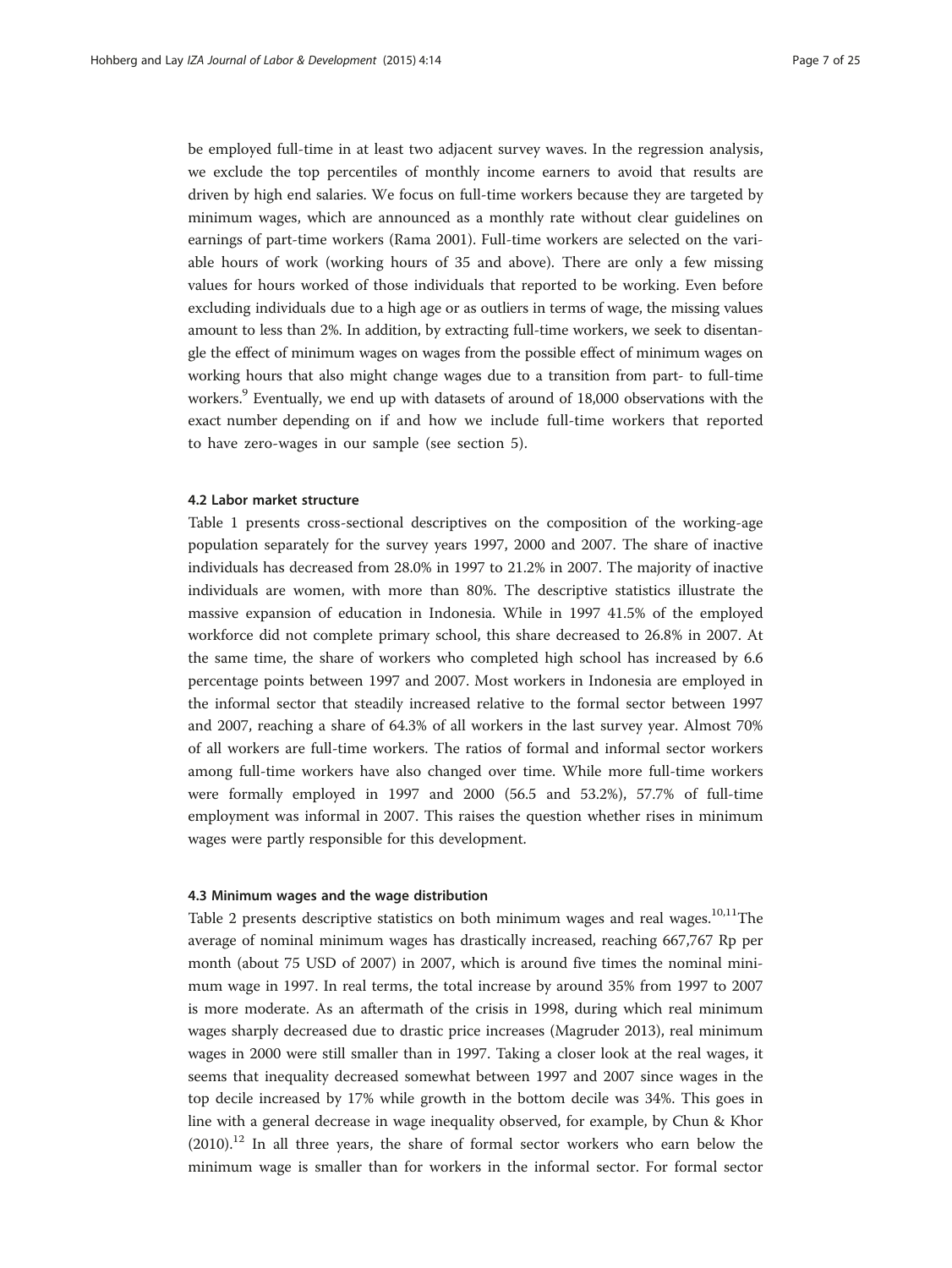|                              | 1997  | 2000  | 2007  |
|------------------------------|-------|-------|-------|
| <i>Inactive</i>              | 28.0% | 21.3% | 21.2% |
| average age in years         | 32.7  | 32.6  | 33.7  |
| male                         | 17.5% | 17.4% | 19.5% |
| education completed          |       |       |       |
| no school completed          | 41.7% | 28.3% | 21.7% |
| elementary school            | 28.9% | 29.4% | 27.3% |
| middle school                | 13.5% | 18.6% | 21.8% |
| high school                  | 14.6% | 20.7% | 25.2% |
| higher education             | 1.4%  | 3.1%  | 4.0%  |
| job searching (of inactives) | 19.0% | 7.3%  | 6.7%  |
| <b>Students</b>              | 10.5% | 9.8%  | 10.0% |
| Active                       | 61.5% | 68.9% | 68.8% |
| average age in years         | 36.2  | 36.5  | 38.0  |
| male                         | 62.0% | 58.3% | 58.7% |
| education completed          |       |       |       |
| no school completed          | 41.5% | 33.1% | 26.8% |
| elementary school            | 26.5% | 28.0% | 26.1% |
| middle school                | 11.1% | 14.0% | 15.7% |
| high school                  | 16.5% | 18.7% | 23.1% |
| higher education             | 4.3%  | 6.2%  | 8.3%  |
| formal                       | 49.2% | 46.0% | 35.7% |
| informal                     | 50.8% | 54.0% | 64.3% |
| unpaid family workers        | 20.9% | 26.2% | 23.6% |
| full-time                    | 69.2% | 68.6% | 67.6% |
| formal                       | 56.5% | 53.2% | 42.3% |
| informal                     | 43.5% | 46.8% | 57.7% |
| unpaid family workers        | 16.9% | 20.1% | 18.2% |

<span id="page-7-0"></span>

|  | <b>Table 1</b> Composition of working age population |  |  |  |
|--|------------------------------------------------------|--|--|--|
|--|------------------------------------------------------|--|--|--|

Note: These statistics are based on a panel data of overall 80,739 observations, or 39,201 individuals. The sub-population under consideration are individuals between 15 and 60 years old (71,600 observations, 36,261 individuals). These statistics are weighted using cross-sectional weights of the respective survey year provided by the IFLS in order to provide a representative sample

workers this share decreased from 40.6% to 32.2%, indicating a higher compliance with the law (or a less binding minimum wage with constant compliance). Compared to 1997, in 2007 the share of informal workers earning below the minimum did not change much and remained at about 55%, with a temporary decrease to 42.5% in the aftermath of the 1997 crisis. $^{13}$  Over the considered period, the development of real wages has been favorable for formal sector workers (an increase of 28%), while informal sector wages increased by only 11%. Hence, the increase in real minimum wages between 2000 and 2007 does not seem to have had a strong impact on informal wages.

To test if minimum wages are sufficiently enforced to distort the wage distribution and provoke labor market effects, Fig. [2](#page-8-0) presents kernel densities of log wages normalized to minimum wages for formal and informal workers. As Indonesia has various levels of minimum wages, we subtract the log of real minimum wages from the log of real wages.<sup>14</sup> Then, in Fig. [2,](#page-8-0) zero or the vertical line indicates that a worker is earning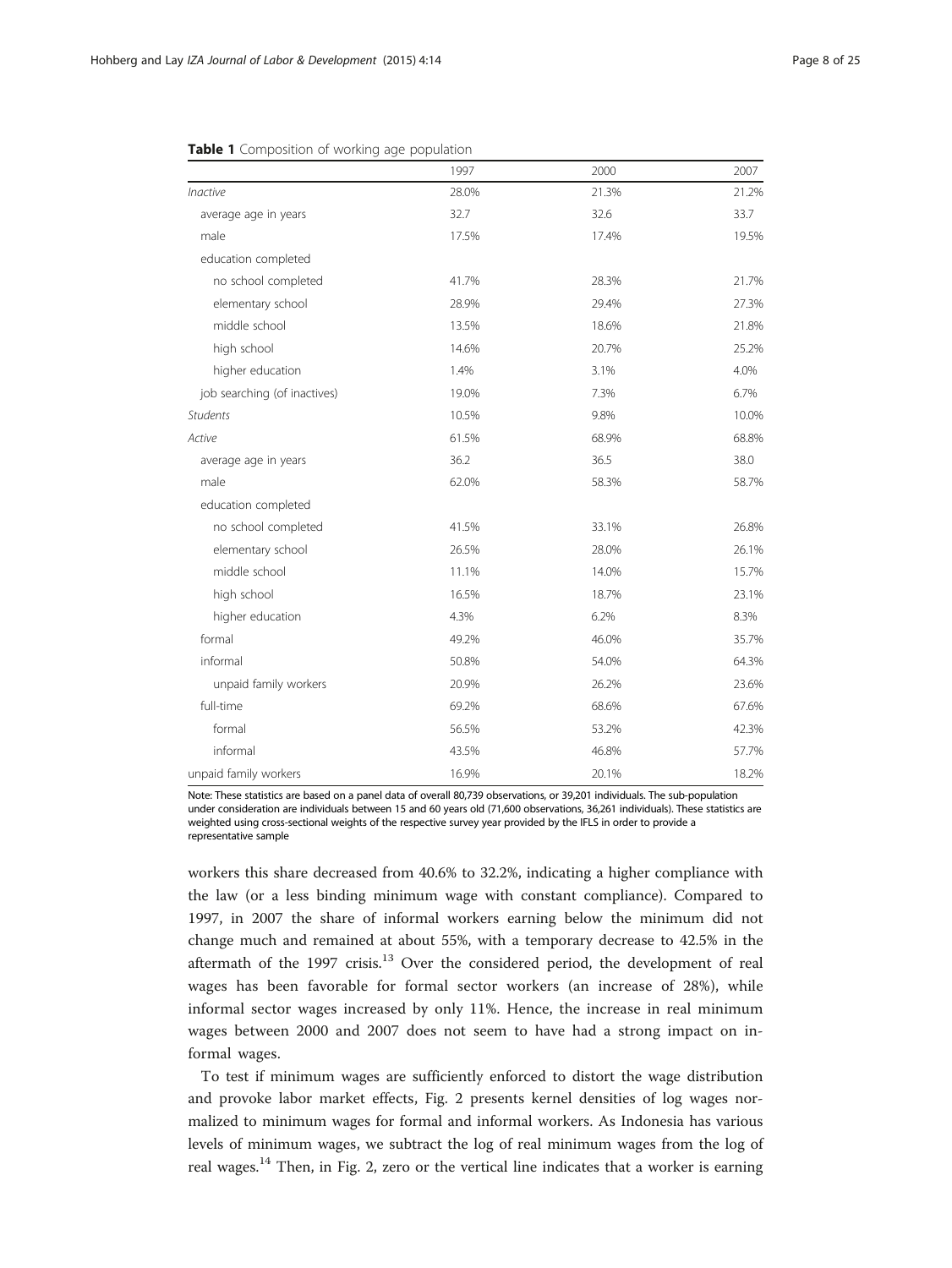|                                   | 1997         | 2000         | 2007         |
|-----------------------------------|--------------|--------------|--------------|
| mean minimum wage                 |              |              |              |
| nominal                           | 131,346 Rp   | 218,774 Rp   | 667,767 Rp   |
| real                              | 326,737 Rp   | 272,308 Rp   | 444,745 Rp   |
| mean real wage                    |              |              |              |
| all                               | 505,133 Rp   | 500,415 Rp   | 593,130 Rp   |
| formal                            | 536,345 Rp   | 503,143 Rp   | 685,914 Rp   |
| informal                          | 449,206 Rp   | 495,902 Rp   | 497,795 Rp   |
| mean real wage in certain deciles |              |              |              |
| top                               | 1,712,152 Rp | 1,671,412 Rp | 2,010,690 Rp |
| bottom                            | 62,731 Rp    | 66,088 Rp    | 83,945 Rp    |
| share below minimum wage          |              |              |              |
| all                               | 46.5%        | 36.7%        | 43.7%        |
| formal                            | 40.6%        | 33.1%        | 32.2%        |
| informal                          | 56.9%        | 42.5%        | 55.5%        |

<span id="page-8-0"></span>

|  |  | Table 2 Monthly minimum wage and real wages |  |  |  |  |
|--|--|---------------------------------------------|--|--|--|--|
|--|--|---------------------------------------------|--|--|--|--|

Note: The subpopulation of interest is full-time workers between 15 and 60 years old who reported positive income. In each survey year; top and bottom percentile of wages are excluded as outliers. The mean of the minimum wage is a simple average over provinces in the sample, all other statistics are weighted using cross-sectional weights of the respective survey year

the minimum wage. The wages left of the vertical line are below the minimum wage, and the wages on the right-hand side are above. In case of nearly complete enforcement, we expect that only few workers earn below the minimum wage and that the graph would be truncated at the left-hand side of the vertical line. Moreover, there should be a visible spike in the distribution around the minimum wage as we would expect wage rates to cluster around the minimum wage as an anchor (from below, but possibly also from above).

Figure 2 shows that there is still a considerable share of workers earning less than the minimum wage (left to zero) in the two groups, indicating that enforcement is not complete. Yet, there is clear evidence of some degree of truncation for the group of

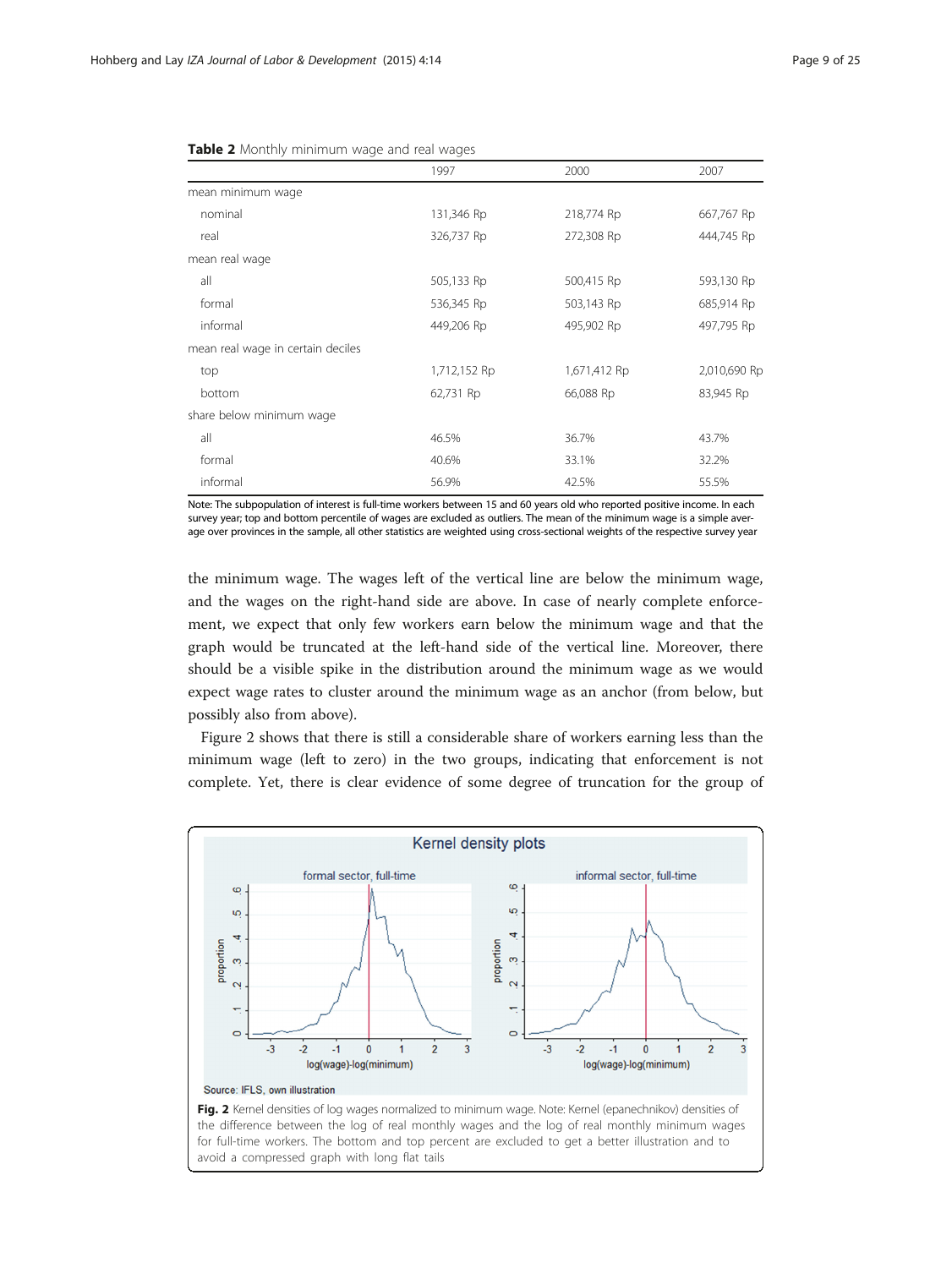<span id="page-9-0"></span>full-time formal sector workers. Furthermore, for this group the kernel density distribution shows a clear spike around zero, indicating that at least some wages are affected by the minimum wage. For informal workers the graph does not show evidence of truncation but a smaller spike in the distribution for informal fulltime workers around zero is also visible, which would mean that there may be some wage spillover effects to this group. One common explanation for spillovers is that the minimum wage is perceived as a "fair" or a benchmark wage with which workers can easily compare their own wage and therefore possibly develop some reluctance against working for wages below the minimum (Cunningham [2007\)](#page-23-0). On the demand side it might be possible that employers try to prevent their workers leaving for formal sector jobs where they would get the minimum wage (ibid.).

# 5 Empirical strategy

## 5.1 Estimating the effects on wages

To examine the relationship between minimum wages and individual wages in Indonesia, we estimate how the individual wage changes after a change in minimum wage given that a worker remains employed from one period to the next. Hence, we specify the model as follows:

$$
\ln W_{it} = \beta_0 + \beta_1 \ln M W_{jt} + \beta_2 \ln GDP_{jt} + \gamma X_{it}^{'} + a_i + \delta_t + \varepsilon_{it},
$$
\n(1)

where the explained variable is the natural logarithm of real wages of an individual  $i$  at time t. Then,  $lnMW_{it}$  is the log of real minimum wage that applies to the province j where the worker lives in year t. Hence, the coefficient  $\beta_1$  can be interpreted as the elasticity of individual real wages with respect to real minimum wages. The choice of the other regressors follows the literature (for example, Alaniz et al. [2011](#page-23-0), Gindling & Terrell [2005](#page-23-0)). In (1),  $X'_{it}$  is a vector of individual specific control variables including age, gender, type of school completed, whether the individual lives in an urban area, and the sector in which the individual works. The other regressors include the log of provinces' gross domestic product (GDP) to control for province specific economic conditions, time fixed effects  $\delta_t$  to capture year-specific influences and individual effects  $a_i$ .  $\varepsilon_{it}$  is the idiosyncratic error term.

To estimate this model, the within-estimator is used, which can easily deal with unbalanced panels. Individual effects  $a_i$  and other time-invariant observable characteristics (plus age<sup>15</sup>) are hence canceled out from the equation. Time effects, denoted by  $\delta_t$  in Eq. (1), control for macroeconomic variables such as aggregate supply and demand, and for timing of minimum wage changes (Alaniz et al. [2011](#page-23-0)).

We made a serious attempt to take into account that "wages" for unpaid family members in informal household enterprises are not observed. To estimate the effects of the minimum wage on informal sector pay, we therefore propose three different specifications. In the first specification, we assume zero wages for unpaid family workers and use our standard log specification, i.e., family workers are not taken into account. We then estimate this equation in levels so that these workers actually enter the regression. This estimate can be thought of as a lower bound estimate on the effects of the minimum wage on informal sector pay. At least this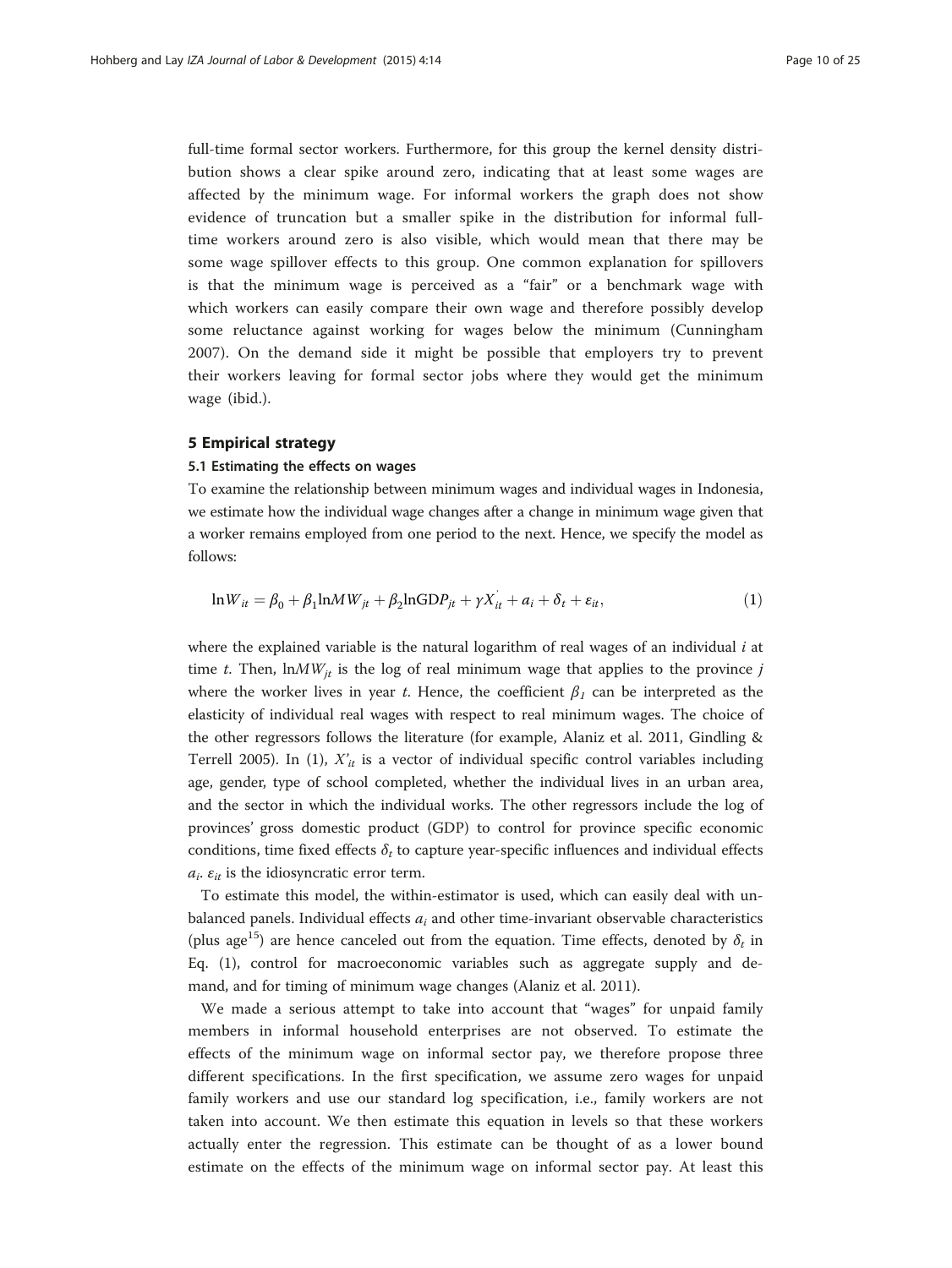estimate would capture an effect that depresses informal sector pay by increasing the number of unpaid family workers assumed to earn nothing at all. In turn, our third specification can be seen as an upper bound estimate of the effects of the minimum wage. Here, we impute a wage for unpaid family workers, and we do so in different ways to test for robustness. The first imputation procedure is based on a simple "wage regression" for all employed individuals, and we insert predicted wages into (log and level) specifications as before. The second more sophisticated imputation procedure tries to account for the heterogeneity of family enterprises. In addition to the wage equation for all employed individuals, we also estimate an income equation only for the self-employed. We then use the residual of this equation to rank the "family businesses" (with the residual being interpreted as the productivity of observed income determinants). We then assign to each unpaid family worker a residual from the observed distribution of residuals (for all employed) in accordance with the rank of the business. Simply put, we hence assume that individuals that work as unpaid family members in family businesses with high reported self-employment income are assumed to earn a higher implicit wage.

#### 5.2 Estimating the effects on employment

Since the major argument against minimum wages is that they will cause job losses, we examine how employment responds to changes in the minimum wage. We use a linear probability model (LPM) with fixed effects for all workers and for formal sector workers separately, as formal employment is more likely to react to minimum wage changes. The model is specified as follows:

$$
WORKS_{it} = \beta_0 + \beta_1 \ln MW_{jt} + \beta_2 \ln GDP_{jt} + \gamma X_{it}^{'} + a_i + \delta_t + \varepsilon_{it},
$$
  
where  $WORKS_{it} \in \{0, 1\}$  (2)

Here, the dependent variable is binary and indicates whether the individual works or not. The explanatory variables are the same as those in the previous section<sup>16</sup> plus additional dummies for taking care of children and elderly. We use the within-estimator to transform this equation and eliminate  $a_i$  and apply OLS on the transformed equation to get consistent estimates. Cluster-robust standard errors are used to correct for correlation within clusters and heteroskedasticity.

The simplicity of the LPM comes at costs: If an explanatory variable increases ceteris paribus by one unit, the dependent variable always changes by the same amount independent of the explanatory variable's level implying constant marginal effects. Moreover, predicted probabilities derived from the model can be greater than one or smaller than zero. However, as we am mainly interested in the sign of the minimum wage on the probability of (formal) employment, the LPM might still give a good indication of the direction of minimum wage effects.

In a second step, we combine a logit model with FE without making assumptions about the relationship between the unobserved effects  $a_i$  and the regressors.<sup>17</sup> In our case, this strategy implies that we will consider only those individuals who report different employment status in different survey waves. Transforming equation (2) into a conditional logit fixed effect model, yields: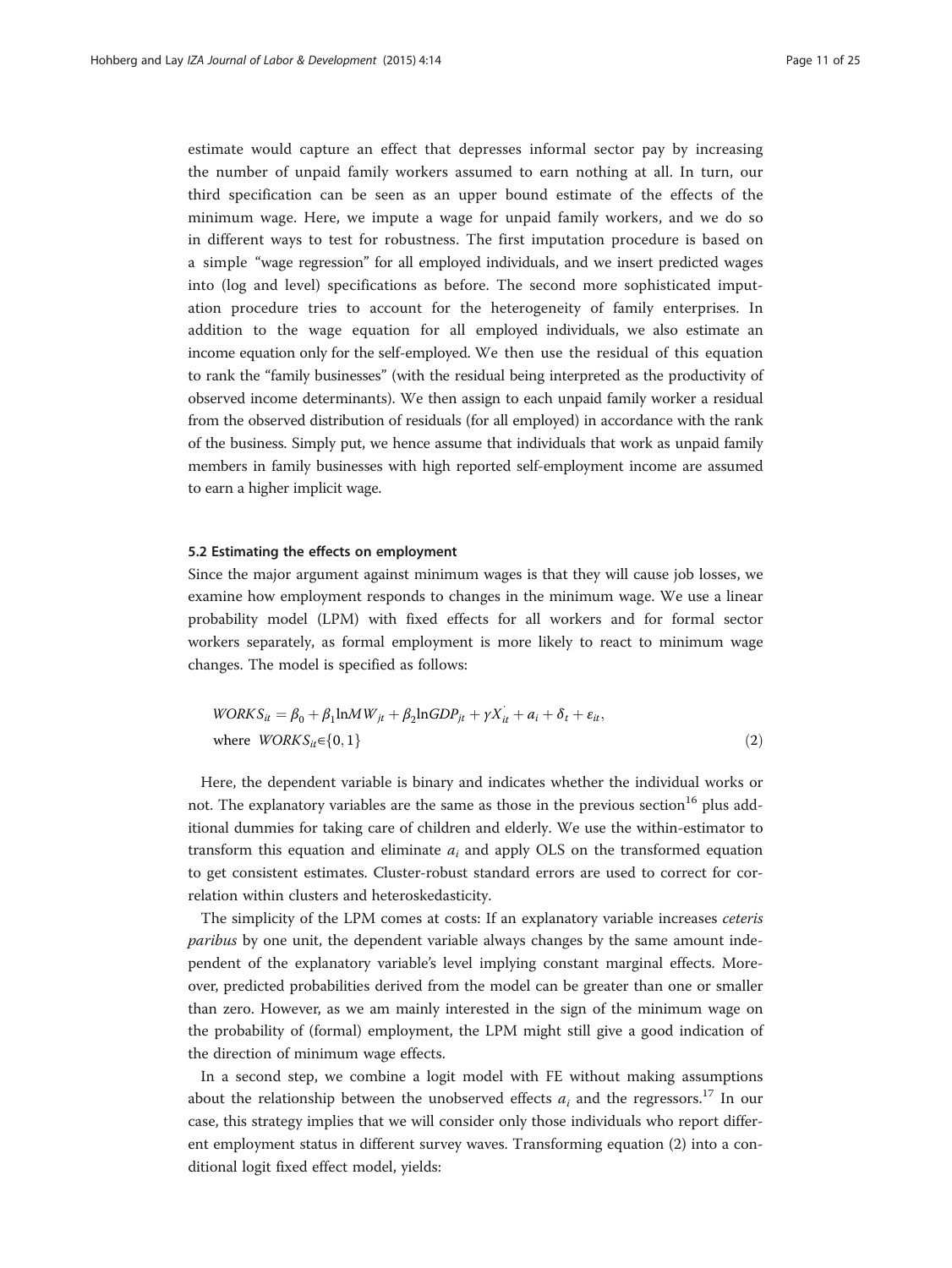$$
WORKS_{it} = \Lambda(\beta_0 + \beta_1 \log MW_{jt} + \beta_2 GDP_{jt} + \gamma X_{it}^{'} + a_i + \delta_t + \varepsilon_{it}),
$$
  
where  $WORKS_{it} \in \{0, 1\},$  (3)

where  $\Lambda$  is the logistic function, and the variables remain the same as in the linear model.

By having informal work as the dependent variable we can already test whether the probability of being informally employed increases with minimum wages. Yet, combining the reference categories formal employment and unemployment into the same category is not ideal. One may argue that it has little meaning in the case that the probability of having an informal job decreases because the worker is being laid off. There is no direct model to combine a multinomial model with fixed effects as conditional maximum likelihood is not possible. Allison ([2009\)](#page-23-0) proposes a "hybrid model" that basically combines estimating the within and the between variations of the observed group and is able to deal with a dependent variable that has more than two categories. To implement this model, we calculate means and deviation from those means of time varying variables while time invariant variables such as gender and age at first survey wave enter as they are. Subsequently, a multinomial logit model is estimated with informal work as the base category and formal employment and not employed as comparison categories.

## 6 Results

# 6.1 Wage effects

Tables [3](#page-12-0), [4](#page-13-0) and [5](#page-14-0) present results from a FE regression of the wage equation (1) for a subsample of workers that are classified as full-time workers in at least two adjacent survey waves. Our results hence only hold for those who remained full-time employed, but this is also the effect that we are interested in here; sample selection is thus not a major issue.

Table [3](#page-12-0) shows the effects of minimum wages on wages of all full-time workers. In the remaining tables we distinguish between the formal and the informal sector, i.e., considering only workers who have not changed their formal/informal status in two adjacent survey waves. This procedure seeks to capture the "pure" wage effects in the respective sector that should not be distorted by individuals changing sectors and thereby experiencing a change in wages. For both formal and informal workers we also present the results for a subsample of individuals who earn below the minimum wage in their first year of appearance in the survey (columns 2 and 4). We expect these individuals to benefit most from the minimum wages, as they also constitute the target group of the minimum wage policy.

For all workers together, the coefficients of the minimum wage are positive and significant at least at the 5% level. Not taking zero wages into account, column (1) suggests that a 1% increase in minimum wages leads, on average, to an increase in real wages of 0.129%, holding all other variables constant. With imputed wages for unpaid family workers, the estimates are slightly higher, with an increase of 0.145 (simple wage imputation) or 0.164% (imputation accounting for heterogeneity of family businesses) and can be considered to be an upper bound estimate of the wage effects. The level specification with zero wages, which we consider as a lower bound estimate for the effect on average wages, suggests that an increase by 100 Rs in minimum wages is associated with an increase in real wages by 31.9 Rs (column 3). This estimate lies in between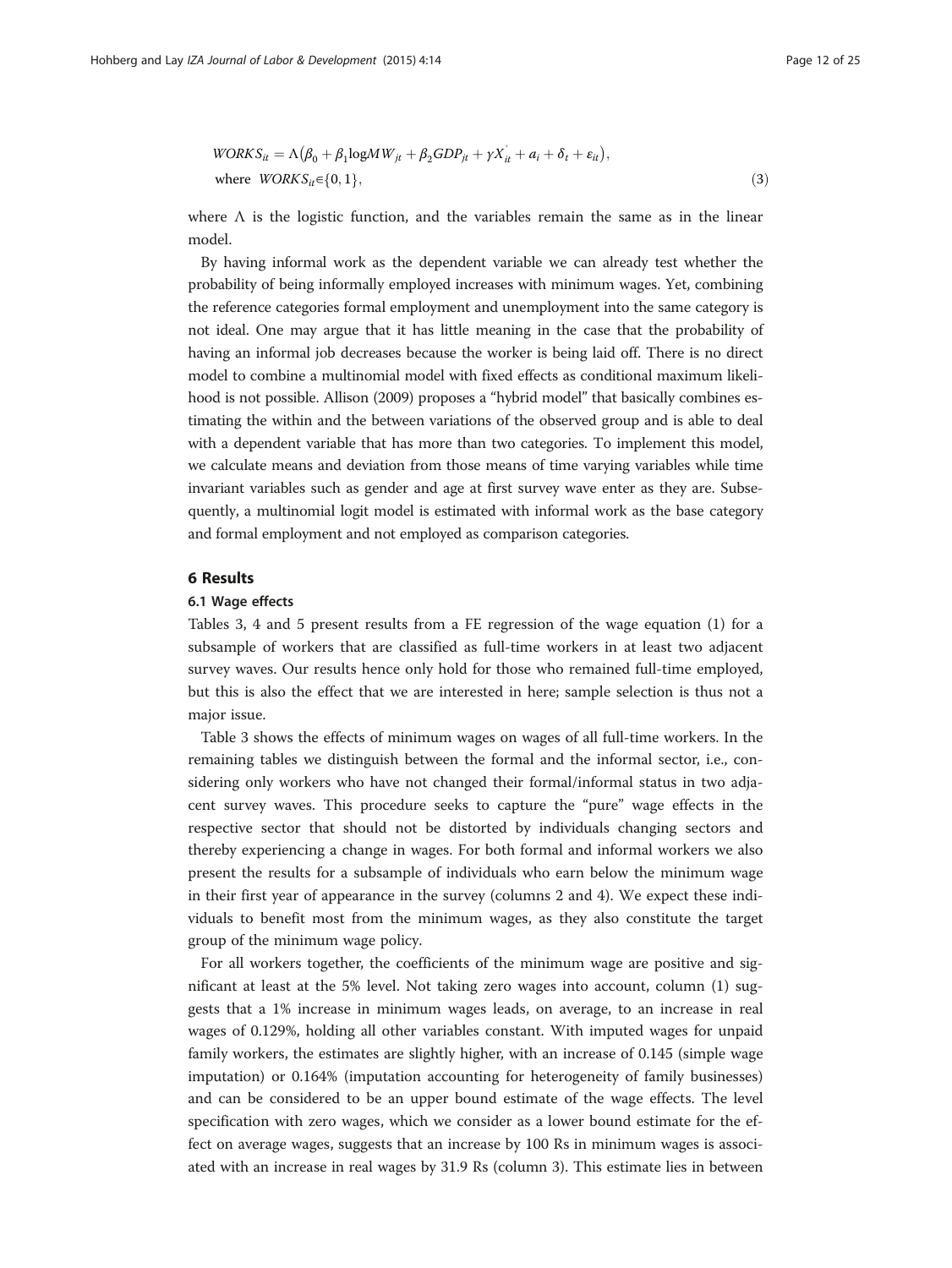<span id="page-12-0"></span>Table 3 Wage regression using fixed effects for all workers

|                      | (1)        | (2)           | (3)        | (4)             | (5)             | (6)               | (7)             | (8)               |
|----------------------|------------|---------------|------------|-----------------|-----------------|-------------------|-----------------|-------------------|
| VARIABLES            | log        | log-<br>below | level      | level-<br>below | imput1 -<br>log | imput1 -<br>level | imput2 -<br>log | imput2 -<br>level |
| log MW               | $0.129**$  | $0.328***$    |            |                 | $0.145***$      |                   | $0.164***$      |                   |
|                      | (0.0593)   | (0.0998)      |            |                 | (0.0552)        |                   | (0.0571)        |                   |
| mw_real              |            |               | $0.319***$ | $0.301***$      |                 | $0.308***$        |                 | $0.320***$        |
|                      |            |               | (0.0752)   | (0.0841)        |                 | (0.0738)          |                 | (0.0745)          |
| log prov.<br>GDP     | $0.118***$ | $0.270***$    | $-462.6$   | 48,243          | $0.143***$      | $-1,368$          | $0.153***$      | $-3,261$          |
|                      | (0.0424)   | (0.0797)      | (28, 407)  | (42, 374)       | (0.0404)        | (27, 949)         | (0.0437)        | (28,983)          |
| elementary<br>school | 0.0357     | $-0.0150$     | 10,834     | $-180.4$        | 0.0626          | 10,523            | $0.0801*$       | 13,549            |
|                      | (0.0444)   | (0.0737)      | (19, 754)  | (23, 472)       | (0.0412)        | (19, 414)         | (0.0415)        | (19, 176)         |
| middle<br>school     | 0.0668     | 0.0833        | 31,917     | 15,971          | $0.0992*$       | 37,031            | $0.115***$      | 33,885            |
|                      | (0.0549)   | (0.102)       | (31,208)   | (39,272)        | (0.0515)        | (30,522)          | (0.0539)        | (30, 397)         |
| high<br>school       | $0.216***$ | $0.466***$    | 76,022*    | 135,301***      | $0.242***$      | 77,539*           | $0.246***$      | 66,851*           |
|                      | (0.0682)   | (0.143)       | (41, 167)  | (51,888)        | (0.0650)        | (40,261)          | (0.0694)        | (40,265)          |
| higher<br>educ       | $0.363***$ | $0.941***$    | 320,516*** | 528,869***      | $0.386***$      | 321,055***        | $0.391***$      | 313,286***        |
|                      | (0.0902)   | (0.239)       | (71, 297)  | (141, 645)      | (0.0876)        | (70, 374)         | (0.0906)        | (70, 445)         |
| urban                | $0.116***$ | $0.158***$    | 61,856***  | 23,654          | $0.0915***$     | 63,970***         | $0.0907***$     | 64,266***         |
|                      | (0.0326)   | (0.0551)      | (17, 567)  | (18, 567)       | (0.0302)        | (17,276)          | (0.0318)        | (17, 818)         |
| 2000                 | 0.00297    | $0.322***$    | 11,129     | 113,838***      | 0.00627         | 7,821             | $-0.000519$     | 7,680             |
|                      | (0.0198)   | (0.0361)      | (8, 162)   | (8,786)         | (0.0184)        | (8,022)           | (0.0189)        | (8,078)           |
| 2007                 | $0.153***$ | $0.529***$    | 85,773***  | 182,642***      | $0.128***$      | 87,089***         | $0.113***$      | 86,086***         |
|                      | (0.0212)   | (0.0385)      | (12,996)   | (17, 386)       | (0.0201)        | (12,781)          | (0.0210)        | (13,043)          |
| Observations         | 16,773     | 7,200         | 19,617     | 9,613           | 18,308          | 19,617            | 18,162          | 19,617            |
| Adj.<br>R-squared    | 0.051      | 0.175         | 0.050      | 0.145           | 0.046           | 0.051             | 0.048           | 0.051             |

All specifications include sector and year dummies as control variables

Robust standard errors in parentheses

 $*_{p<0.1}$ ,  $*_{p<0.05}$ ,  $**_{p<0.01}$ 

those obtained in the level regression using the different imputation procedures (compare to columns 6 and 8). It is hence likely that there are no strong effects of the minimum wage on average wages by driving individuals into unpaid family work. The group of workers that earned below the minimum wage at their first appearance in the survey seems to experience a higher wage increase than all workers (column 1 compared to column 2) but only when zero wages are not considered (column 3 and 4).

The positive average effect on all workers is mainly driven by the wage effects on formal sectors workers. For these workers, a 1% increase in minimum wages is associated with a 0.178% wage increase. The coefficient is highly significant and becomes much larger when considering only those formal sector workers that reported wages below the minimum wage in the first wave of appearance. For them, a 1% change in minimum wages ceteris paribus leads to 0.613% higher wages in that group. This might be an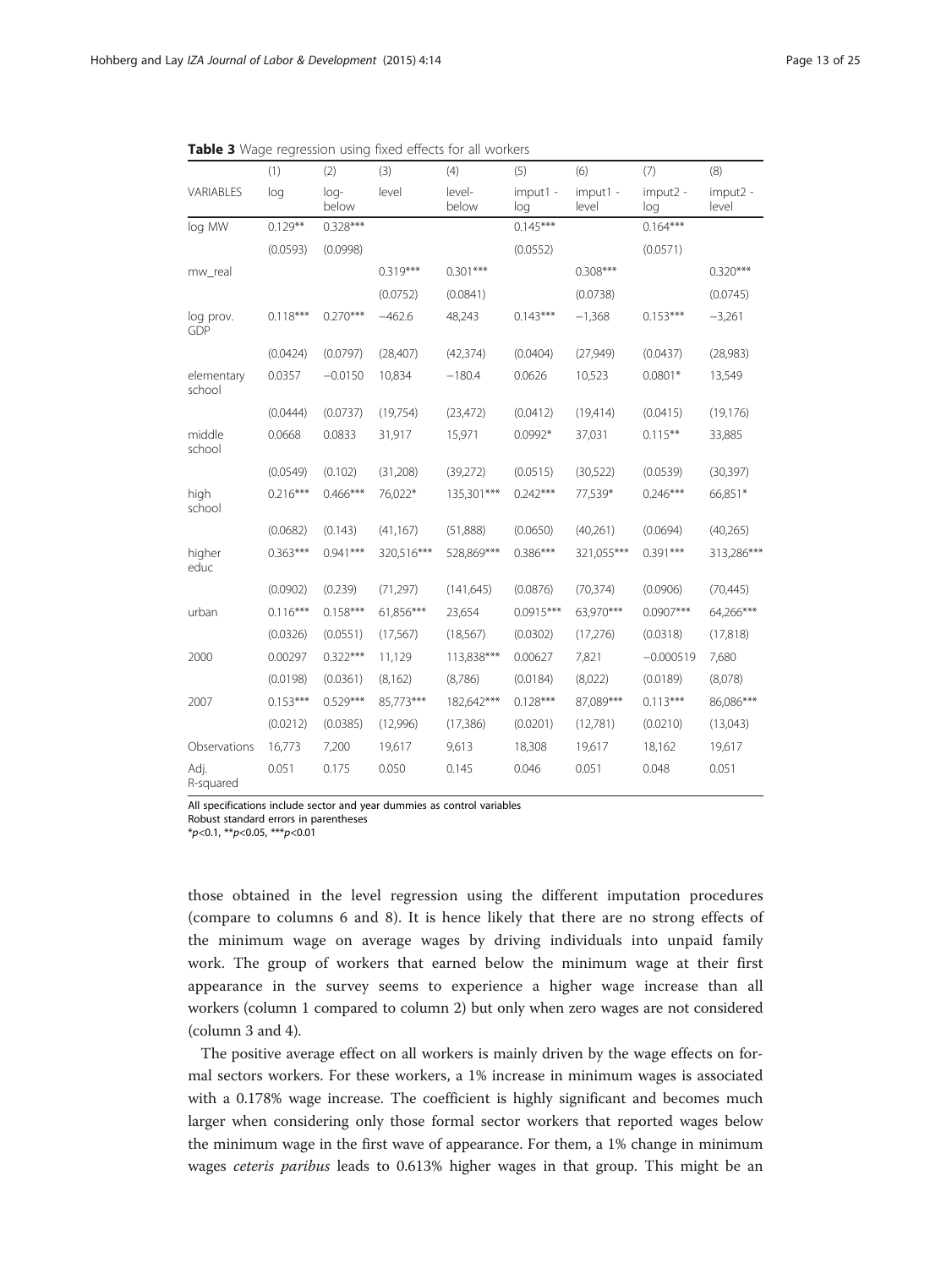|                   | (1)        | (2)         | (3)        | (4)         |
|-------------------|------------|-------------|------------|-------------|
| VARIABLES         | log        | log-below   | level      | level-below |
| log MW            | $0.178***$ | $0.613***$  |            |             |
|                   | (0.0650)   | (0.150)     |            |             |
| mw_real           |            |             | $0.446***$ | $0.548***$  |
|                   |            |             | (0.110)    | (0.142)     |
| log prov. GDP     | $0.0770*$  | 0.0970      | $-4,600$   | 5,197       |
|                   | (0.0450)   | (0.118)     | (42,051)   | (111,281)   |
| elementary school | 0.0308     | $-0.000173$ | 8,684      | $-25,953$   |
|                   | (0.0496)   | (0.0842)    | (25,509)   | (24, 315)   |
| middle school     | 0.0232     | 0.142       | 8,909      | 50,194      |
|                   | (0.0693)   | (0.135)     | (42,818)   | (69, 684)   |
| high school       | $0.330***$ | $0.745***$  | 119,712**  | 211,456***  |
|                   | (0.0813)   | (0.181)     | (53,019)   | (79,081)    |
| higher educ       | $0.516***$ | $1.116***$  | 428,126*** | 634,912***  |
|                   | (0.0971)   | (0.263)     | (77, 021)  | (166,072)   |
| urban             | $0.118***$ | $0.210***$  | 62,937***  | 74,486**    |
|                   | (0.0344)   | (0.0694)    | (22, 293)  | (31, 506)   |
| 2000              | $-0.00955$ | $0.316***$  | 4,746      | 109,358***  |
|                   | (0.0228)   | (0.0591)    | (11, 163)  | (13,638)    |
| 2007              | $0.264***$ | $0.596***$  | 185,614*** | 229,523***  |
|                   | (0.0223)   | (0.0553)    | (18, 851)  | (44, 622)   |
| Observations      | 8,198      | 2,681       | 8,363      | 2,804       |
| Adj. R-squared    | 0.157      | 0.280       | 0.179      | 0.290       |

<span id="page-13-0"></span>

All specifications include sector and year dummies as control variables

Robust standard errors in parentheses

 $*p<0.1$ ,  $*p<0.05$ ,  $**p<0.01$ 

indicator that minimum wages actually work for those targeted: formal full-time workers earning less than an amount considered necessary to fulfill basic needs. When restricting the sample to informal full-time workers, the coefficients on minimum wages remain positive for all but two specifications but not significant at any usual significance level. Thus, minimum wages do not appear to affect informal sector wages.

This stands in contrast with Welch's prediction that informal wages are pushed down by displaced formal sector workers who migrate to the informal sector. Yet, it also suggests that there are no positive spillover effects of minimum wages on the informal sector. Such spillover effects have been reported in other studies for different countries (Fajnzylber [2001](#page-23-0) and Lemos [2004a](#page-24-0) for Brazil; Maloney & Nuñez Mendez [2004](#page-24-0) for several Latin American countries). Our results are, however, in line with Chun & Khor ([2010](#page-23-0)) for Indonesia. These findings suggest that the possibility of spillover effects cannot be easily generalized. The findings for the average effects on formal sector wages are in line with previous studies (for example, Del Carpio et al. [2012](#page-23-0), Pratomo [2012](#page-24-0) and The World Bank [2010](#page-24-0)) who report wage elasticities between 0.1 and 0.3. Combining this elasticity with actual changes in real wages and the minimum wage demonstrates the economic relevance of the minimum wage policy. We multiply the minimum wage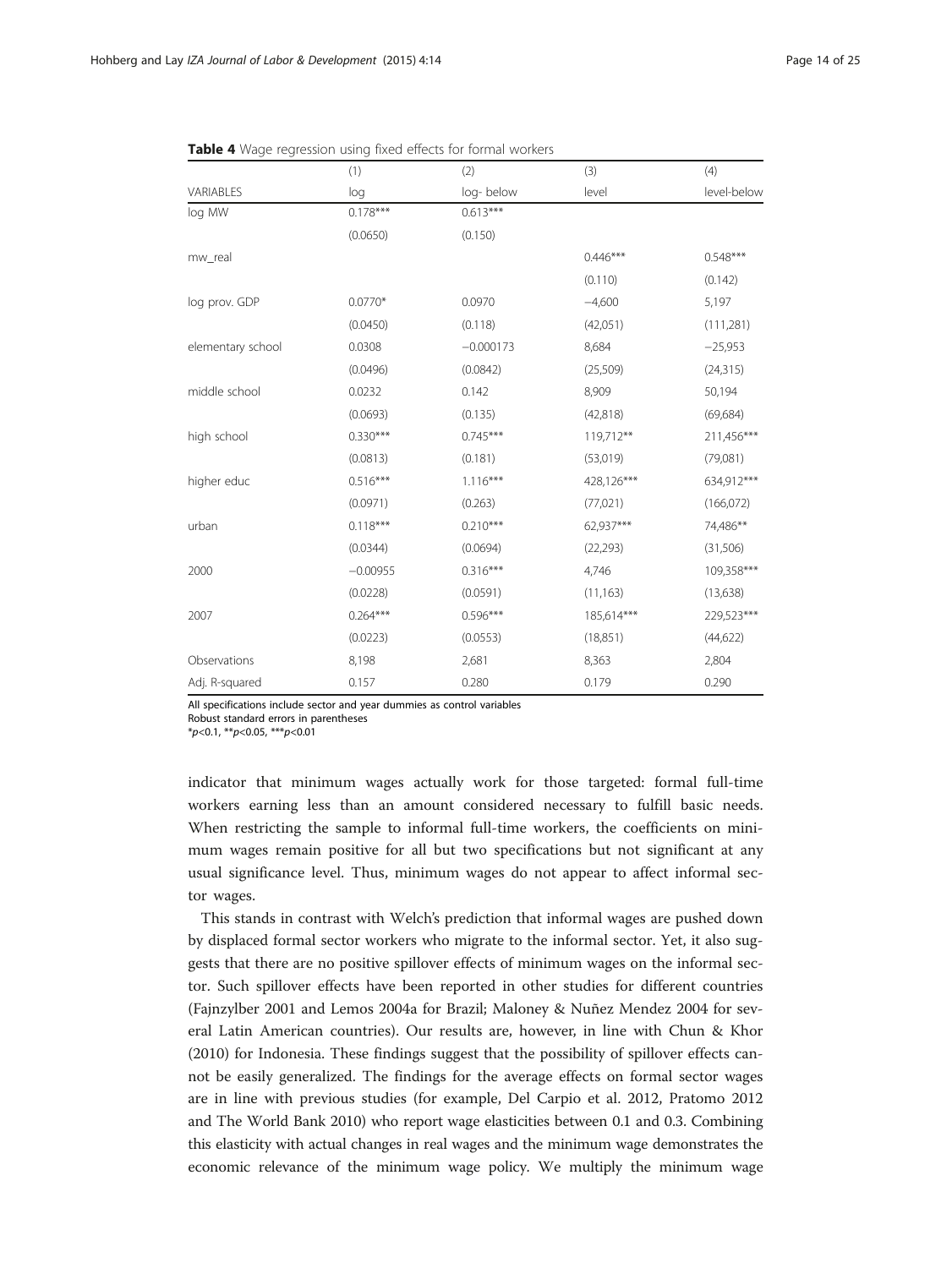|                      | (1)       | (2)           | (3)        | (4)             | (5)             | (6)               | (7)             | (8)               |
|----------------------|-----------|---------------|------------|-----------------|-----------------|-------------------|-----------------|-------------------|
| VARIABLES            | log       | log-<br>below | level      | level-<br>below | imput1 -<br>log | imput1 -<br>level | imput2 -<br>log | imput2 -<br>level |
| log MW               | $-0.0783$ | 0.000858      |            |                 | 0.0103          |                   | 0.0662          |                   |
|                      | (0.144)   | (0.188)       |            |                 | (0.112)         |                   | (0.116)         |                   |
| mw_real              |           |               | 0.0350     | $-0.00435$      |                 | 0.0404            |                 | 0.0885            |
|                      |           |               | (0.133)    | (0.122)         |                 | (0.129)           |                 | (0.129)           |
| log prov.<br>GDP     | 0.0672    | $0.507***$    | $-28,620$  | 18,473          | $0.183*$        | $-15,780$         | $0.245*$        | $-12,600$         |
|                      | (0.139)   | (0.181)       | (56, 578)  | (35, 190)       | (0.110)         | (57, 191)         | (0.130)         | (63, 387)         |
| elementary<br>school | 0.0987    | 0.0506        | 35,435     | 13,560          | $0.147**$       | 37,007            | $0.190***$      | 43,596            |
|                      | (0.0900)  | (0.138)       | (34,093)   | (37, 148)       | (0.0727)        | (33, 335)         | (0.0737)        | (32,762)          |
| middle<br>school     | 0.177     | 0.0700        | 81,602     | $-34,290$       | $0.217**$       | 88,548            | $0.285***$      | 91,396*           |
|                      | (0.109)   | (0.191)       | (55,033)   | (52, 324)       | (0.0908)        | (53,894)          | (0.0986)        | (53, 684)         |
| high<br>school       | 0.0156    | 0.0723        | $-1,189$   | $-38,783$       | 0.0745          | 2,016             | 0.181           | $-3,244$          |
|                      | (0.146)   | (0.270)       | (79, 943)  | (69, 140)       | (0.127)         | (77,600)          | (0.131)         | (77, 141)         |
| higher<br>educ       | $-0.370*$ |               | $-241,641$ | 370,537         | $-0.127$        | $-212,580$        | 0.00932         | $-203,802$        |
|                      | (0.196)   |               | (212,687)  | (617,743)       | (0.186)         | (189,403)         | (0.184)         | (183,038)         |
| urban                | 0.122     | $-0.0149$     | 31,721     | $-45,598$       | 0.0905          | 53,139            | $0.111*$        | 70,090**          |
|                      | (0.0787)  | (0.107)       | (36,028)   | (28, 219)       | (0.0610)        | (35,309)          | (0.0643)        | (35,625)          |
| 2000                 | 0.00499   | $0.379***$    | 14,059     | 113,461***      | 0.000133        | 5,061             | $-0.00570$      | 7,032             |
|                      | (0.0445)  | (0.0608)      | (14,077)   | (13,039)        | (0.0348)        | (13,676)          | (0.0367)        | (13,653)          |
| 2007                 | $0.109*$  | $0.499***$    | 51,692**   | 194,993***      | 0.0294          | 38,846            | $-0.0163$       | 31,215            |
|                      | (0.0599)  | (0.0746)      | (26, 132)  | (18, 288)       | (0.0479)        | (26,020)          | (0.0531)        | (27,571)          |
| Observations         | 5,611     | 3,036         | 7,785      | 4,942           | 6,941           | 7,785             | 6,803           | 7,785             |
| Adj.<br>R-squared    | 0.011     | 0.122         | 0.013      | 0.100           | 0.010           | 0.011             | 0.017           | 0.013             |

<span id="page-14-0"></span>Table 5 Wage regression using fixed effects for informal workers

All specifications include sector and year dummies as control variables

Robust standard errors in parentheses

 $*_{p<0.1}$ ,  $*_{p<0.05}$ ,  $**_{p<0.01}$ 

coefficient with the total change in real minimum wages and relate it to the total change in formal sector real wages between 2000 and 2007 (post Asian crisis):

$$
\frac{\beta_{MW} \times \Delta MW}{\Delta real \,\, wage} \tag{4}
$$

In this period, the average real minimum wage increased by 49.14%, while the average real wage increased by 45.14%. With the coefficient (0.178) from Table [4,](#page-13-0) column (1), this yields a contribution of the real minimum wage of about 19.38% to the increase in average formal sector wages.

# 6.2 Employment effects

We now turn to the employment effects. Table [6](#page-15-0) presents the results from the LPM model with fixed effects as well as from the conditional logit fixed effects model.<sup>18</sup> We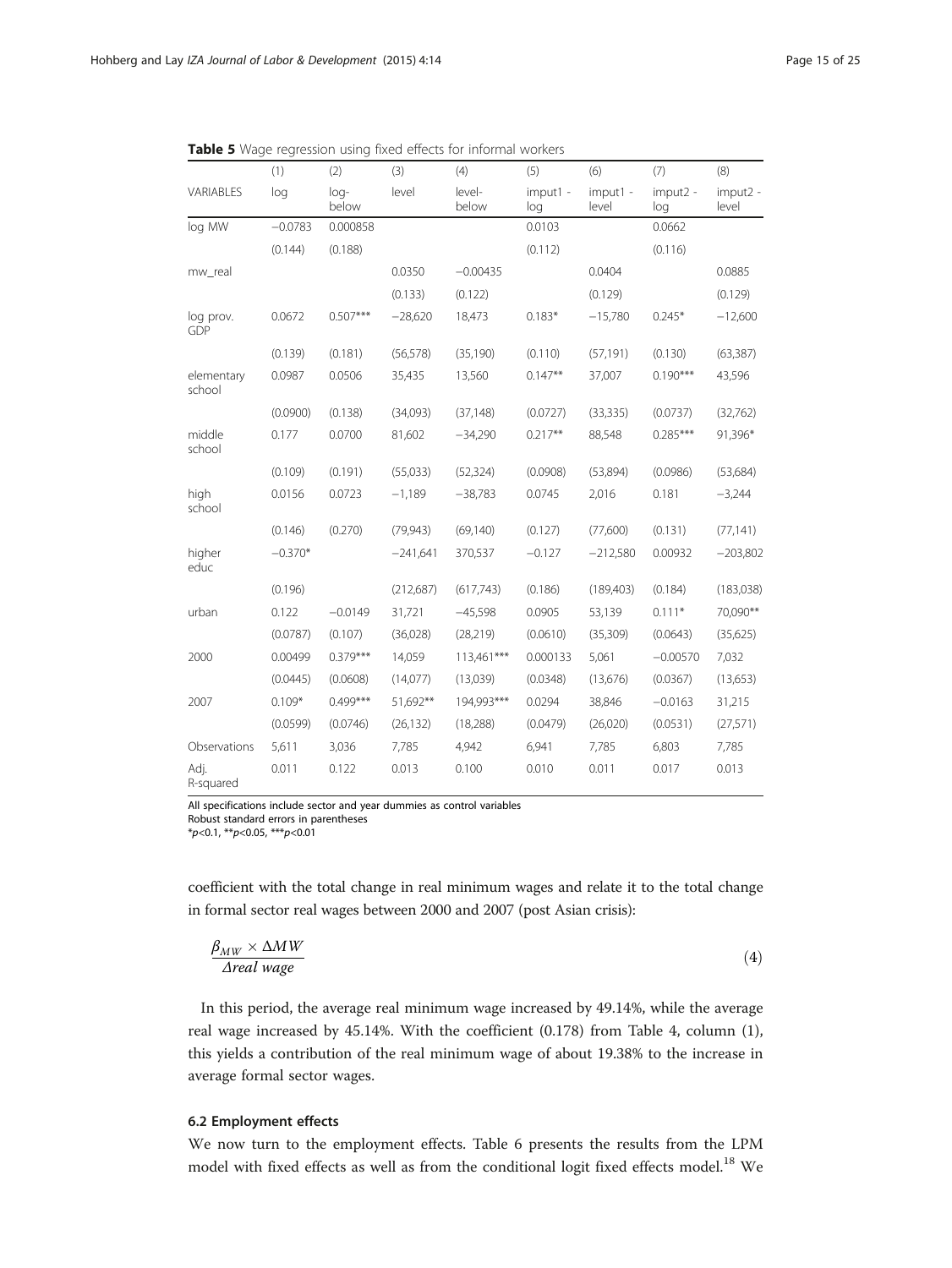|                      | (1)         | (2)        | (3)         | (4)         | (5)          | (6)         | (7)                   | (8)                        |
|----------------------|-------------|------------|-------------|-------------|--------------|-------------|-----------------------|----------------------------|
|                      | within      | clogit     | within      | clogit      | within       | clogit      | hybrid                | hybrid                     |
| VARIABLES            | works       | works      | formal      | formal      | informal     | informal    | informal vs<br>formal | informal vs<br>not working |
| log MW               | 0.0108      | 0.231      | $0.0597***$ | $0.299**$   | $-0.0490***$ | $-0.438***$ | $0.322***$            | $0.367***$                 |
|                      | (0.0156)    | (0.148)    | (0.0156)    | (0.147)     | (0.0176)     | (0.136)     | (0.0951)              | (0.114)                    |
| log prov.<br>GDP     | $0.0425***$ | $0.329***$ | $0.0708***$ | $0.498***$  | $-0.0283*$   | $-0.307***$ | $0.317***$            | $-0.0700$                  |
|                      | (0.0137)    | (0.117)    | (0.0145)    | (0.101)     | (0.0145)     | (0.110)     | (0.0831)              | (0.0992)                   |
| elementary<br>school | 0.00646     | 0.0871     | $-0.00533$  | $-0.0679$   | 0.0118       | 0.0726      | $-0.0383$             | $-0.0640$                  |
|                      | (0.0106)    | (0.121)    | (0.0115)    | (0.105)     | (0.0133)     | (0.0972)    | (0.0703)              | (0.0833)                   |
| middle<br>school     | $-0.0175$   | $-0.149$   | 0.00136     | 0.00108     | $-0.0189$    | $-0.148$    | 0.0441                | 0.138                      |
|                      | (0.0164)    | (0.166)    | (0.0170)    | (0.155)     | (0.0196)     | (0.138)     | (0.100)               | (0.124)                    |
| high<br>school       | $-0.0336$   | $-0.215$   | 0.0131      | 0.125       | $-0.0468*$   | $-0.287$    | 0.165                 | 0.270                      |
|                      | (0.0209)    | (0.213)    | (0.0216)    | (0.213)     | (0.0244)     | (0.187)     | (0.121)               | (0.164)                    |
| higher<br>educ       | $-0.0136$   | 0.372      | $0.150***$  | $1.590***$  | $-0.163***$  | $-1.003***$ | $0.838***$            | 0.325                      |
|                      | (0.0281)    | (0.336)    | (0.0316)    | (0.341)     | (0.0312)     | (0.365)     | (0.167)               | (0.240)                    |
| urban                | $0.0214**$  | $0.207**$  | $0.0328***$ | $0.240***$  | $-0.0114$    | $-0.0636$   | $0.175***$            | $-0.0840$                  |
|                      | (0.00972)   | (0.0861)   | (0.00971)   | (0.0818)    | (0.0105)     | (0.0795)    | (0.0553)              | (0.0696)                   |
| 2000                 | $0.0871***$ | $0.893***$ | 0.00754     | $-0.0105$   | $0.0796***$  | $0.608***$  | $-0.173***$           | $-0.526***$                |
|                      | (0.00508)   | (0.0502)   | (0.00517)   | (0.0486)    | (0.00573)    | (0.0450)    | (0.0310)              | (0.0372)                   |
| 2007                 | $0.0950***$ | $0.950***$ | $-0.143***$ | $-1.239***$ | $0.238***$   | $1.797***$  | $-1.120***$           | $-1.146***$                |
|                      | (0.00662)   | (0.0606)   | (0.00685)   | (0.0573)    | (0.00721)    | (0.0581)    | (0.0398)              | (0.0470)                   |
| Observations         | 48,030      | 14,202     | 48,030      | 14,405      | 48,030       | 18,853      | 48,030                | 48,030                     |
| Adj.<br>R-squared    | 0.039       |            | 0.033       |             | 0.076        |             |                       |                            |

#### <span id="page-15-0"></span>Table 6 Employment regression

All specifications include child, elderly, and year dummies as control variables

For the hybrid model, variables are deviations from the individual's mean of this specific variable

Robust standard errors in parentheses

 $*p<0.1$ ,  $**p<0.05$ ,  $***p<0.01$ 

analyze the probabilities of having any job and of being employed in the formal sector or informal sector: "formal" (column 3, 4) measures the probability of having a formal sector job compared to being unemployed or having an informal sector job, while "informal" (column 5, 6) measures the probability of being employed in the informal sector compared to being unemployed or employed in the formal sector. Being employed in the formal sector or informal sector is significantly associated with higher education and provincial GDP growth. Compared to those without education, individuals with higher education are more (less) likely to have a job in the formal (informal) sector. Growth drives overall and formal sector job creation.

According to the theory, increases in minimum wages should negatively affect formal employment and could force displaced formal sector workers into informality. Remarkably, all of the minimum wage coefficients are positive for overall employment, positive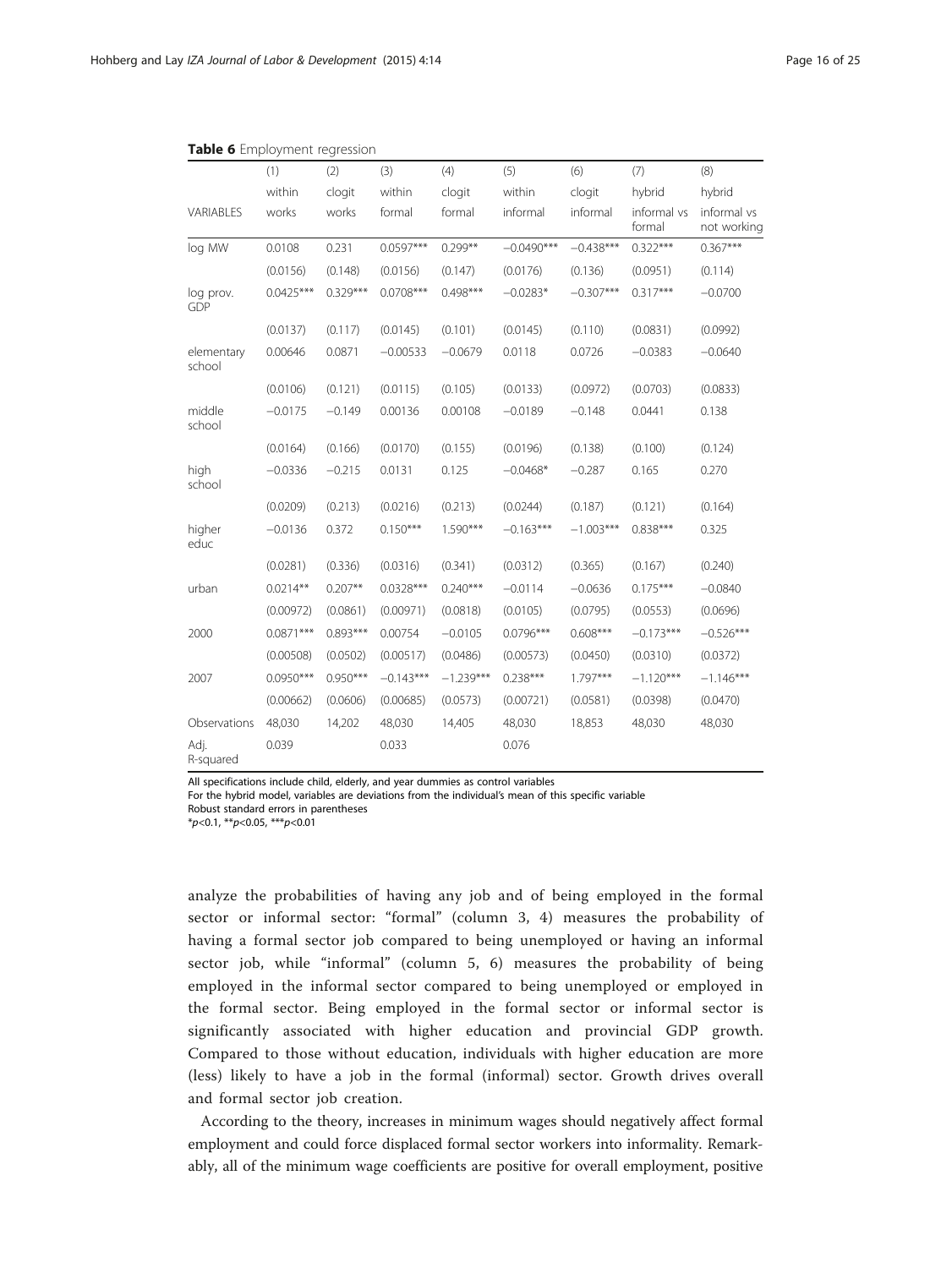and statistically significant for formal employment and negative and statistically significant for informal employment. The coefficient suggests that a ten percent increase in minimum wages increases (decrease) the probability of having a formal (informal) sector job by 0.597 (0.490) percentage points, holding other variables constant. Interpreting the coefficients of the fixed effects conditional logit model suggests that if the log of minimum wage increases by one unit (2.7 times), an individual's odds of having a formal sector job are multiplied by  $e^{0.299}$  = 1.35, i.e., the odds increase, and the odds of having an informal sector job by  $e^{-0.438}$  = 0.65, i.e., the odds decrease.

Although the coefficients of the minimum wage are rather small (smaller than 1 percentage point for a 10% increase in minimum wage), they are of economic relevance as they are positive for formal employment and hence contradict the traditional theory of a dualistic labor market. The positive sign suggests that more workers find their way from outside the labor force or from the informal sector into the formal sector. That is, for this dataset an increase in minimum wages does not lead to a reduction in employment overall and particularly not in the formal sector during the analyzed period in Indonesia.

The hybrid model in column 7 and 8 uses informal employment as base category and examines if the decrease in informal employment is due to individuals becoming unemployed or migrating to the formal sector. The coefficients are for both cases positive and similar in size. This confirms the result from above that the odds of being informally employed decrease. Compared to having an informal sector job, both the odds of being formally employed and the odds of being unemployed increase by almost the same order of magnitude.

These results are in line with Comola & de Mello [\(2011\)](#page-23-0) and The World Bank ([2010](#page-24-0)), who do not find negative effects on overall employment. However, these studies find that minimum wages increase informality and cause job losses in the formal sector. Negative employment effects in the formal sector are also found in most studies on Indonesia that analyze formal employment by using aggregate data (e.g., Rama [2001](#page-24-0), Suryahadi et al. [2003,](#page-24-0) and Del Carpio et al. [2012](#page-23-0)). Our results are also different from those obtained by Chun & Khor ([2010\)](#page-23-0), who find negative effects on the probability of being formally employed on an individual level. One study that also finds positive effects on formal employment is Magruder ([2013](#page-24-0)). According to the author, positive minimum wage effects on formal employment can be explained by higher wages causing higher local expenditures, which eventually lead to a higher labor demand in local (below province level) industries.

Which other explanations are possible? First, one reason why our results differ from the most recent studies in terms of formal employment effects may be the time period. As seen in [Section 3](#page-4-0), minimum wages drastically increased and doubled in real terms during the first half of the 1990s. However, during the period we have analyzed, though the minimum wage level was still relatively high, its change was more moderate. The rise in labor cost might have been small in relation to the firms' overall cost, thus not requiring the displacement of workers. Second, a branch of the minimum wage literature tries to explain positive or employment effects around zero by proposing different channels of adjustment in the employer's and workers' behavior that are not incorporated in the traditional model. Such channels include, for example, on the employer's side, a reduction of nonwage benefits, training, profit or turnover, and a rise in prices or efficiency through tighter human resource practices, while workers might increase working effort in response to a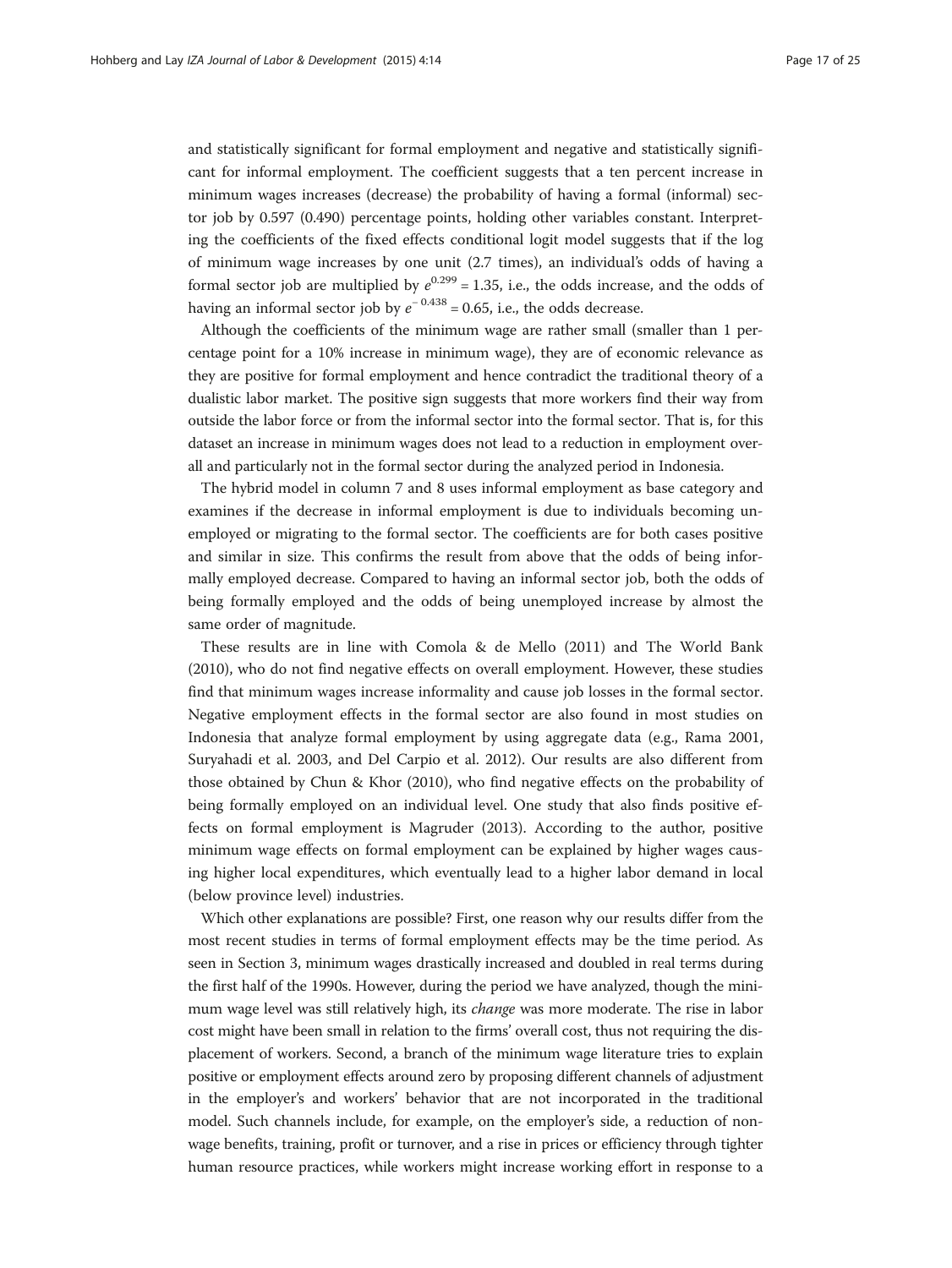rise in wages (see Schmitt [2013](#page-24-0), 15ff. for a good overview). Hirsch et al. ([2015\)](#page-23-0) tested those channels empirically for a sample of U.S. quick-service restaurants and found that the increase in labor costs by a higher minimum wage is mainly absorbed by higher performance standards, a lower number of turnover, a rise in prices, reduced profit margins, and wage cuts of highly paid workers. It is possible that some of these channels of adjustment also apply to firms in developing countries.

# 6.3 Robustness checks

Though we argued that there is no endogeneity in form of reverse causality due to using wages on an individual level, simultaneity bias might be a problem. Local economic shocks, for example a large-scale infrastructure project or a new factory, can obviously have an impact on wages and employment through the labour market. At the same time, such shocks are likely – in an earlier stage – to influence expectations of local economic performance and hence the setting of the minimum wage. To address this possible bias, we therefore implement an IV estimator using two-lagged provincial GDP as an instrument. The results are presented in the (Appendix: Table [9](#page-22-0) for the wage regression and in Table [10](#page-22-0) for employment). For the wage regression, the minimum wage coefficient for all workers and the formal sector stay statistically significant and \positive. In the employment regression the minimum wage coefficient for formal sector workers now turns negative, but none of the coefficients is statistically significant. Therefore, even though positive employment effects are not robust to our IV regression, we still do not find statistically significant negative effects. We should note, however, that the F statistics of the first stage of the IV regression suggest only limited relevance of our instrument.

# 7 Conclusion

This article studies the effects of minimum wages on employment and wages in Indonesia between 1997 and 2007. The case of Indonesia is particularly interesting as minimum wages are annually adjusted, considered as relatively high and do not cover a large informal sector. Using the theoretical framework of a dualistic labor market model, we examine whether minimum wages do increase formal sector wages and decrease formal employment. Furthermore, this paper analyzes if there are spillover effects of minimum wages on the informal sector. For this purpose, we exploit the second, third, and fourth panel waves of the IFLS, which has the major advantage of providing information on informal sector wages. Moreover, using its individual data bypasses the endogeneity bias that may occur when aggregate data on a provincial level is used as minimum wages are set at a provincial level, thus taking local labor markets into account.

Estimating a fixed effects model for workers that remained full-time workers in at least two adjacent survey waves shows that minimum wages have a positive and significant effect on formal sector wages. However, we do not find any significant effect on informal sector wages. As the working poor tend to be employed in the informal sector, the efficacy of minimum wages as a poverty alleviation tool is thus limited. Regarding employment, our results contradict the dualistic labor market model as we find statistically significant, small positive effects on formal employment when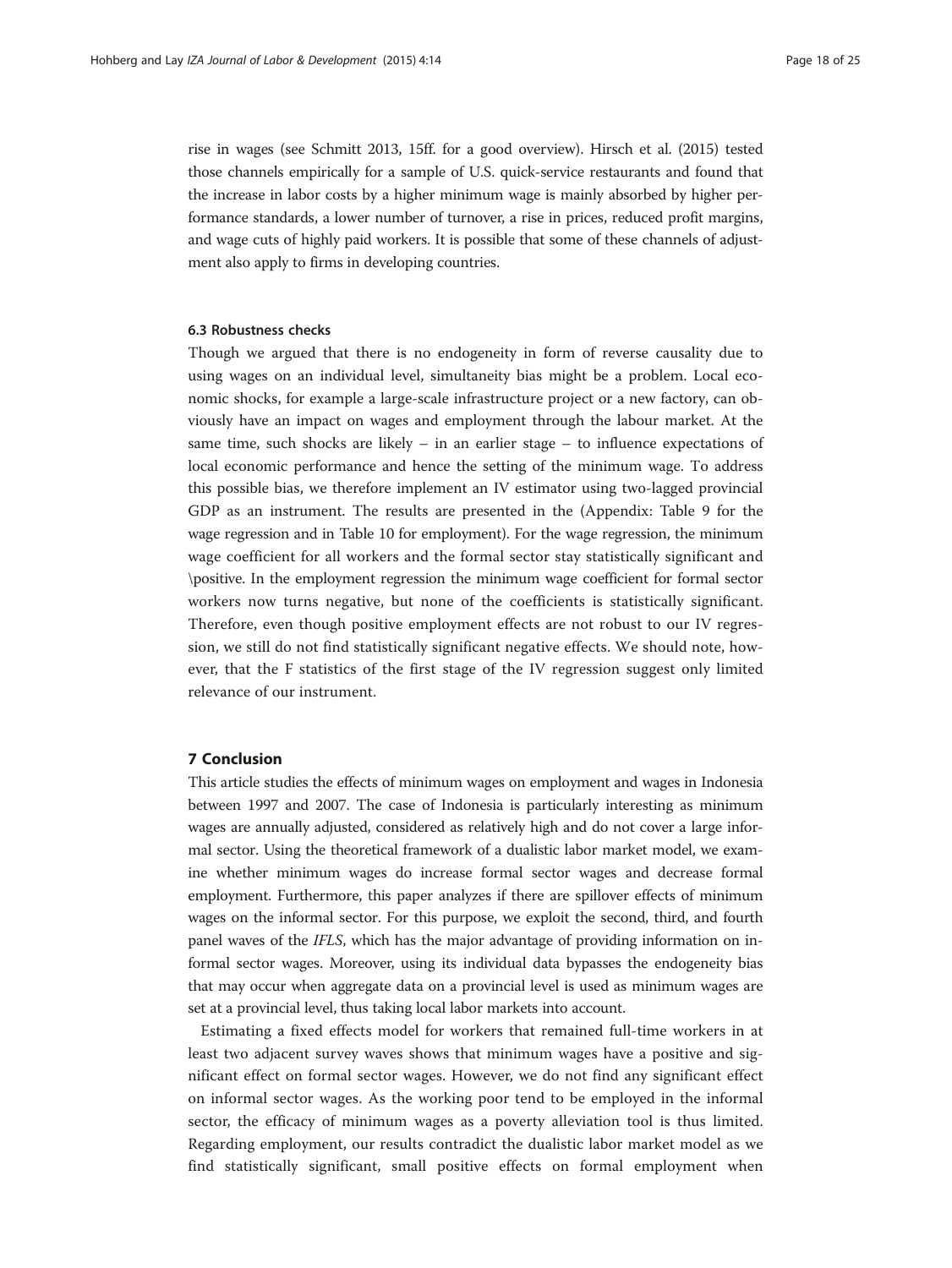applying both a linear probability model with fixed effects and a fixed effects conditional logit model.

There are three possible explanations for these findings. Firstly, minimum wage increases in real terms might have been too low between 1997 and 2007 to provoke overall negative employment effects. Secondly, employers might use adjustment channels other than employment to deal with the increase in labor costs. Thirdly, more aggregate effects related to the minimum wage might outweigh possible negative employment effects. As we do control for macroeconomic effects on a provincial and state level, we suggest that those effects may be looked for on a local or district level. Especially higher minimum wages as a local demand stimulus seems plausible (see Magruder [2013\)](#page-24-0).

Our results may be taken as encouragement to foster compliance with minimum wages. This can be reached by better monitoring, higher fines for cheating, or providing incentives such as tax relief for firms that comply with the law. In addition, as the rise in real minimum wages between 1997 and 2007 was relatively mild, it seems reasonable to maintain this general policy of moderate — but above inflation– growth rates. Lastly, the relatively small contribution of the real minimum wage increase to the increase in formal sector wages indicates that minimum wages can benefit formal sector workers but are not a substitute for a growing economy or investments in education that tend to increase workers' wages and welfare also in the informal sector.

Obviously, these results cover only one country during a limited time period and are not easily transferable to other contexts. However, they indicate that minimum wages under certain circumstances do not lower formal sector employment. To determine these circumstances is exactly what future research should add to the current debate on minimum wages.

## Endnotes

<sup>1</sup>See, for example, Borjas [\(2002\)](#page-23-0) for a review of the traditional model of minimum wages in a competitive labor market.

 $2$ We acknowledge that informality has different dimensions related either to the character of the firm (or productive unit), for example, whether the firm is registered and pays taxes, or to employment, for example, whether a worker has a work contract and enjoys social protection. Yet, for ease of exposition, we will use the terms formal and informal as synonyms for the covered and uncovered sector, respectively. Details on how we empirically define informal employment in our data are given below.

 $3$ Even in the formal (or covered) sector, however, compliance may not be perfect. How (partial) non-compliance can arise is shown by Basu et al. [\(2010\)](#page-23-0) in a model with endogenous levels of enforcement.

<sup>4</sup>In line with the literature, we refer to a minimum wage that is higher than the market clearing wage as "binding", so that it is expected to affect the wage distribution and employment. "Compliance" is the degree employers pay wages according to the policy, and "enforcement" describes whether compliance with the minimum wages will be monitored and if non-compliance will be sufficiently sanctioned to lower incentives to employers to cheat (Jones [1997](#page-23-0)).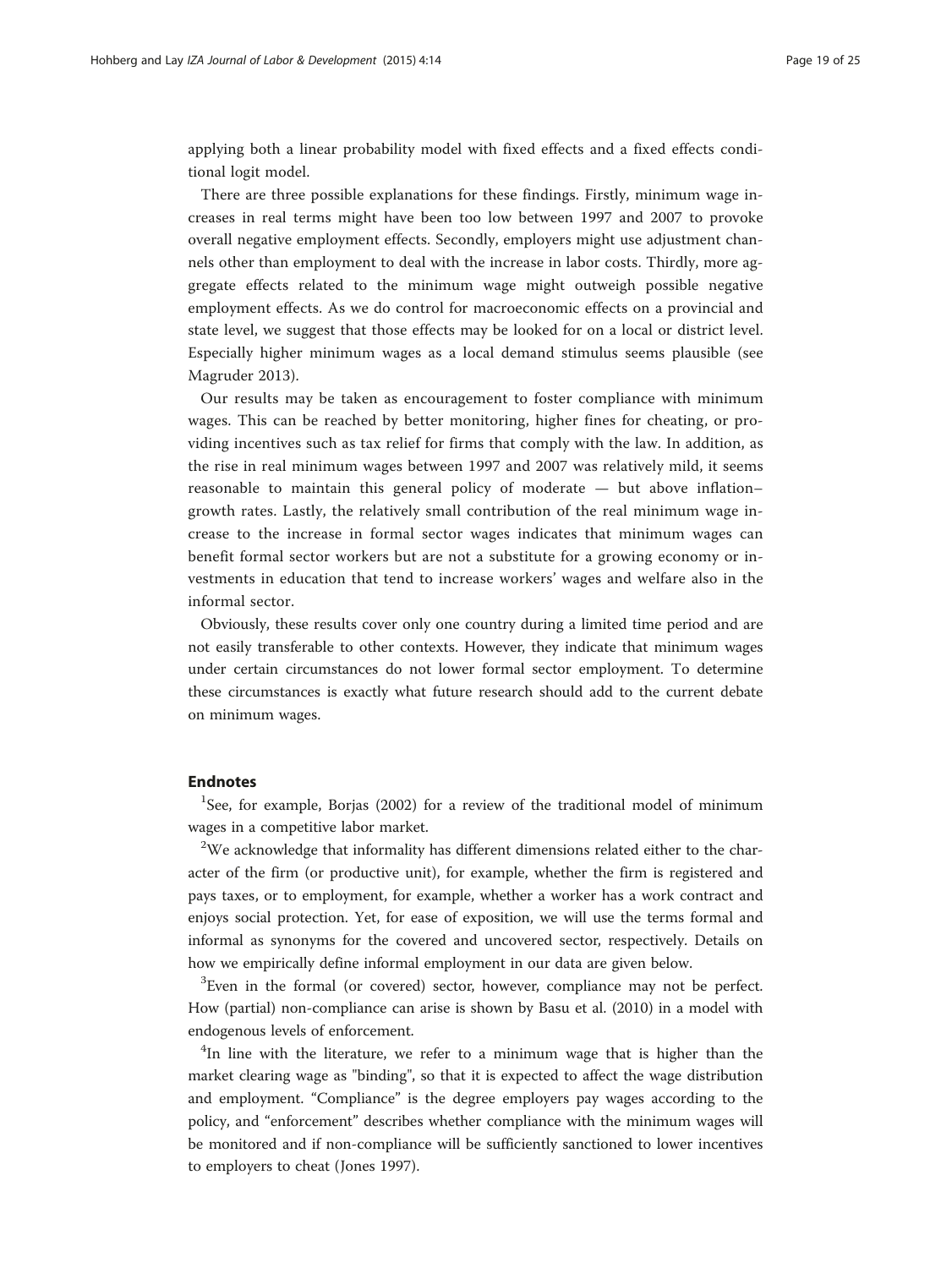<sup>5</sup>The minimum physical needs or *Kebutuhan Fisik Minimum* (KFM) are represented by a consumption bundle including food, fuel, housing, clothing, and other items which are considered to be essential for a single worker. In 1996, this item list was extended and is now referred to as substantial needs or Kebutuhan Hidup Minimum (KHM)(Suryahadi et al. [2003\)](#page-24-0).

<sup>6</sup>Activities other than work include job searching, housekeeping, being sick, retired, on vacation.

 $7$ In IFLS 4 two new categories for working status appear namely "casual workers in agriculture" and "casual worker not in agriculture" which we also treat as informal workers.

<sup>8</sup>This is in line with previous minimum wage studies on Indonesia, such as Comola & de Mello [\(2011\)](#page-23-0).

<sup>9</sup>Of course, selection into full-time employment might still introduce some biases into our analysis.

 $10$ The Indonesian National Statistical Office (BPS) provided data on minimum wages, provincial GDP and Consumer Price Index (CPI), which we used to deflate nominal wages and nominal minimum wages. The BPS constructs the CPI for 44 different cities across the country. We matched the city CPIs to their corresponding province, taking the average if there is more than one city listed per province. In doing so, we created a CPI measure on a provincial level. The CPI's are converted to the base year 2002. The mean of nominal minimum wages is constructed by taking the average of nominal minimum wages of the 13 original IFLS 1 provinces. The average of real minimum wages is the mean of provincial nominal minimum wages deflated by the provincial CPI. In each year, the subpopulation of full-time workers do not include the top and the bottom percentile to avoid that descriptive statistics are driven by outliers, especially in the top one percent.

<sup>11</sup>Though students are generally not included when analyzing employment status, we included those students who also reported to be full-time workers in the wage analysis.

 $12$ In fact, they find that the minimum wage plays a significant role in the decrease of inequality.

13Real minimum wages in 2000 were lower than in 1997.

<sup>14</sup>We adopted this strategy from Alaniz et al. ([2011\)](#page-23-0), who study the impact of Nicaragua's various sectoral minimum wages.

15see for example Söderbom et al. [\(2005](#page-24-0)) and Boyce [\(2010](#page-23-0))

<sup>16</sup>Except sector dummies which are not included as they do not exist for inactive individuals.

<sup>17</sup>Basically, one tries to find a statistic  $s_i$  which is sufficient for  $a_i$  so that the likelihood contribution of one unit does not depend anymore on  $a_i$ . In the case that there is such a statistic, one can maximize the conditional likelihood function and get consistent estimates. Such statistics exists for the logit model in the case that units change their outcomes (see, e.g., Chamberlain [1980](#page-23-0); additionally, Verbeek [2012](#page-24-0) gives a good overview). We used the clogit command in Stata.

<sup>18</sup>We added additional estimation results for our most important specifications separated by male and female to the (Appendix: Tables [7](#page-20-0) and [8](#page-21-0)). Female workers seem to benefit less from minimum wages as their coefficients for wages of all full-time workers, overall and formal employment are not statistically significant, but they are still positive.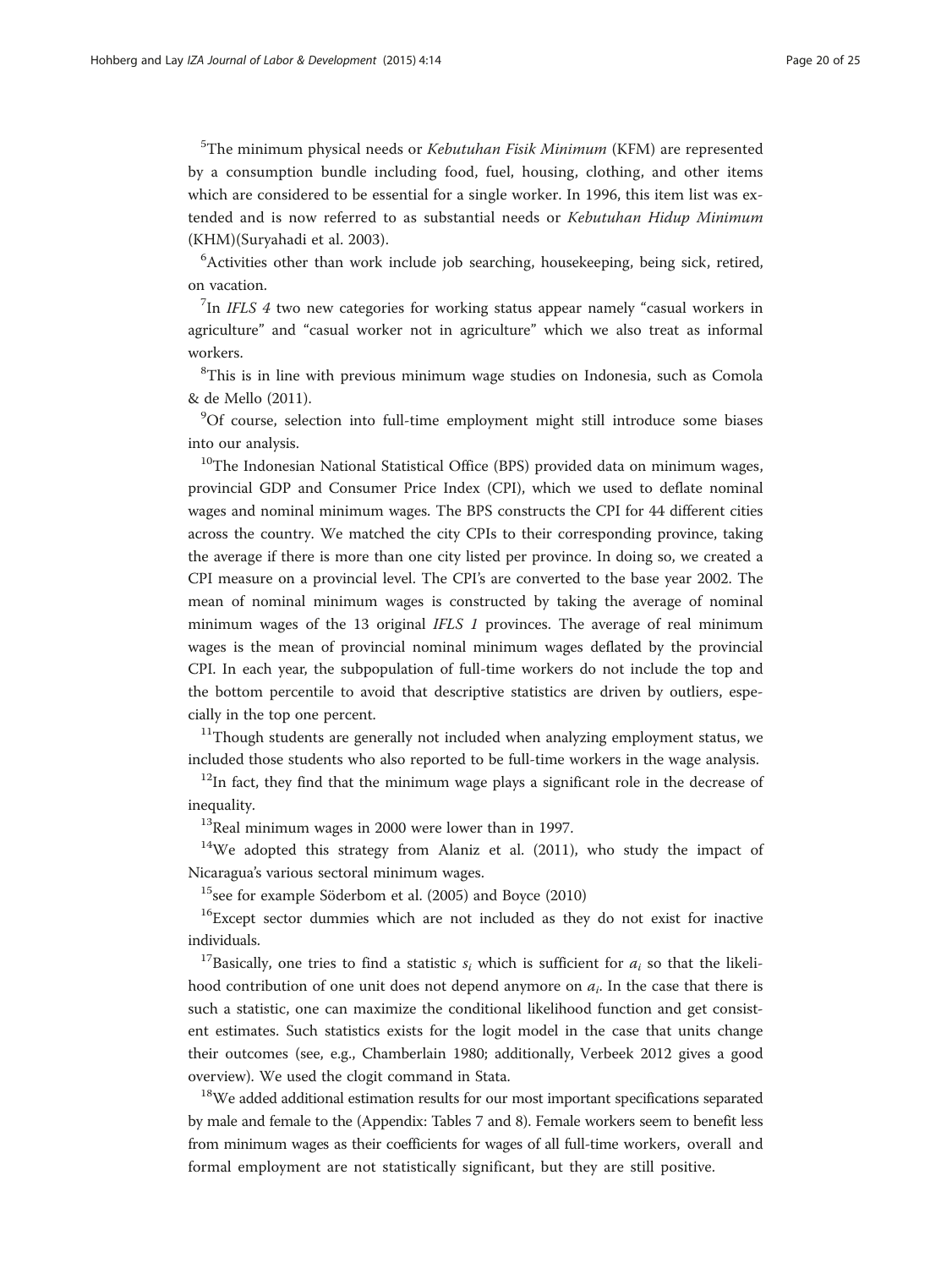# <span id="page-20-0"></span>Appendix

|                   | (1)        | (2)        | (3)         | (4)           | (5)           | (6)             |
|-------------------|------------|------------|-------------|---------------|---------------|-----------------|
| VARIABLES         | all male   | all female | formal male | formal female | informal male | informal female |
| mw_real           | $0.364***$ | 0.198      | $0.429***$  | $0.430**$     | $-0.0119$     | 0.182           |
|                   | (0.0935)   | (0.123)    | (0.135)     | (0.185)       | (0.180)       | (0.187)         |
| log prov. GDP     | $-10,559$  | 25,412     | 12,944      | $-59,354$     | $-119,653$    | 135,370**       |
|                   | (33, 273)  | (54, 842)  | (44,582)    | (108,053)     | (77, 424)     | (68, 850)       |
| elementary school | $-9,340$   | 62,599*    | 12,250      | 13,615        | $-9,836$      | 97,296**        |
|                   | (24, 406)  | (32, 404)  | (31, 463)   | (30, 338)     | (45,659)      | (48, 811)       |
| middle school     | 32,941     | 6,384      | 37,459      | $-135,441**$  | 64,840        | 97,375          |
|                   | (37,702)   | (50, 122)  | (50, 280)   | (61, 571)     | (73, 103)     | (76,952)        |
| high school       | 83,852*    | 4,668      | 137,560**   | 24,104        | $-13,539$     | $-40,304$       |
|                   | (48,208)   | (72, 109)  | (62, 512)   | (65, 104)     | (100, 440)    | (127, 959)      |
| higher educ       | 327,807*** | 260,809**  | 456,327***  | 310,723***    | $-131,766$    | $-612,339*$     |
|                   | (90, 829)  | (111, 187) | (99, 933)   | (95, 923)     | (257,097)     | (348, 720)      |
| urban             | 82,231***  | 13,996     | 74,081***   | 27,409        | 87,920        | $-39,262$       |
|                   | (23,303)   | (21, 140)  | (27,778)    | (29,267)      | (54, 548)     | (36,470)        |
| 2000              | 15,588     | 414.9      | $-4,682$    | 27,346        | 32,460*       | $-4,282$        |
|                   | (10,328)   | (12, 875)  | (13,856)    | (17, 819)     | (19,300)      | (19,739)        |
| 2007              | 98,074***  | 58,873**   | 177,618***  | 214,831***    | 117,917***    | $-60,658*$      |
|                   | (15,498)   | (24, 322)  | (20, 664)   | (45,627)      | (36, 170)     | (32,020)        |
| Observations      | 13,371     | 6,246      | 6,038       | 2,325         | 4,648         | 3,137           |
| Adj. R-squared    | 0.056      | 0.039      | 0.165       | 0.249         | 0.022         | 0.020           |

## Table 7 Wage regression by gender

All specifications include sector and year dummies as control variables and use level of real wage as dependent variable Robust standard errors in parentheses

\*p<0.1, \*\*p<0.05, \*\*\*p<0.01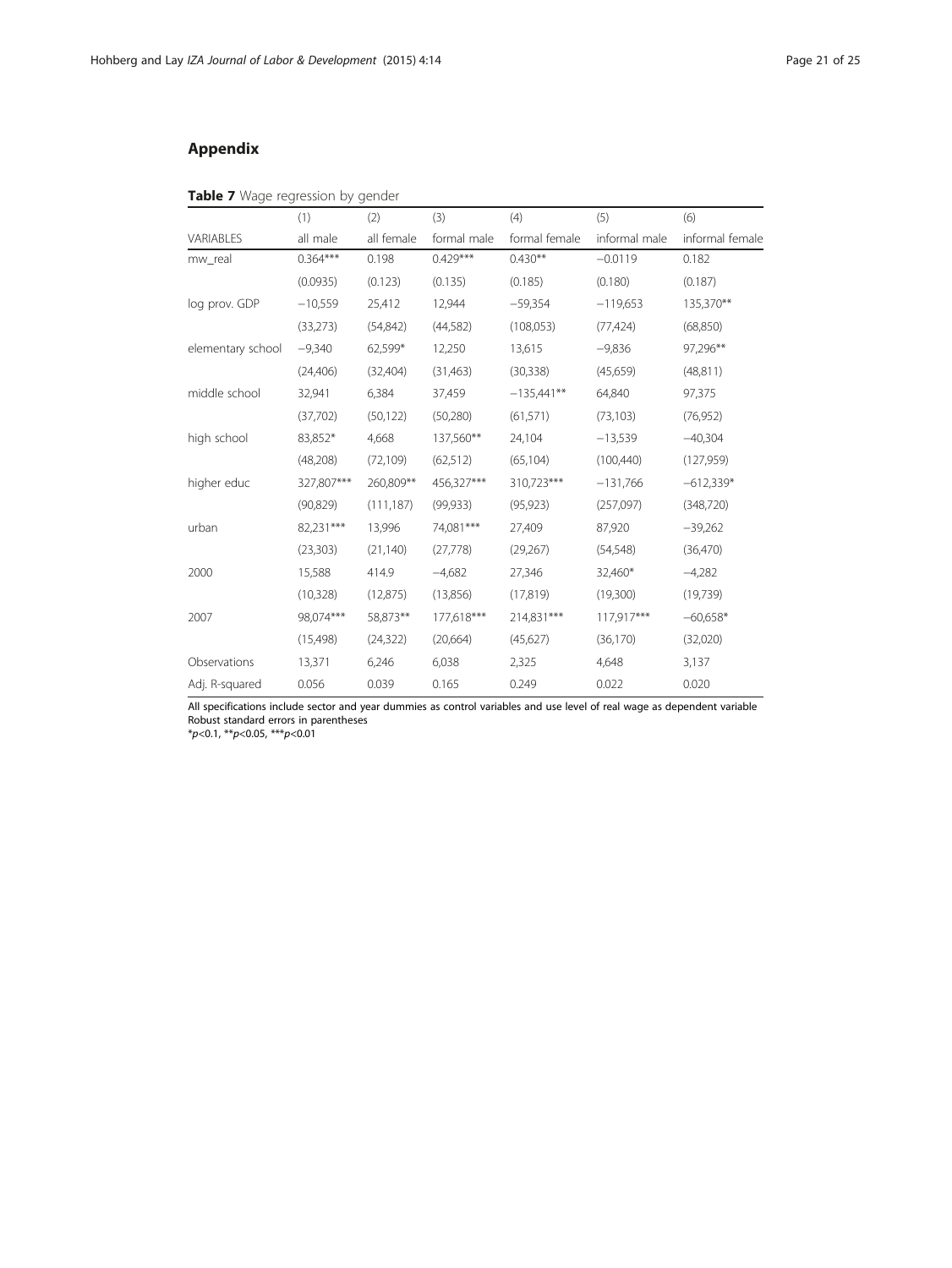|                   | (1)         | (2)         | (3)         | (4)          | (5)          | (6)         |
|-------------------|-------------|-------------|-------------|--------------|--------------|-------------|
|                   | male        | female      | male        | female       | male         | female      |
| VARIABLES         | works       | works       | formal      | formal       | informal     | informal    |
| log MW            | 0.0124      | 0.0107      | 0.0959***   | 0.0291       | $-0.0835***$ | $-0.0184$   |
|                   | (0.0155)    | (0.0251)    | (0.0262)    | (0.0182)     | (0.0256)     | (0.0241)    |
| log prov. GDP     | $0.0302**$  | $0.0564**$  | 0.0739***   | 0.0706***    | $-0.0437**$  | $-0.0142$   |
|                   | (0.0141)    | (0.0225)    | (0.0219)    | (0.0191)     | (0.0201)     | (0.0208)    |
| elementary school | $-0.00383$  | 0.0188      | $-0.00177$  | $-0.00711$   | $-0.00206$   | 0.0259      |
|                   | (0.00900)   | (0.0192)    | (0.0183)    | (0.0135)     | (0.0184)     | (0.0191)    |
| middle school     | $-0.00229$  | $-0.0311$   | 0.0168      | $-0.0159$    | $-0.0191$    | $-0.0152$   |
|                   | (0.0147)    | (0.0293)    | (0.0274)    | (0.0194)     | (0.0266)     | (0.0288)    |
| high school       | 0.00196     | $-0.0745**$ | $0.0555*$   | $-0.0315$    | $-0.0535*$   | $-0.0431$   |
|                   | (0.0200)    | (0.0380)    | (0.0335)    | (0.0254)     | (0.0322)     | (0.0369)    |
| higher educ       | 0.0472      | $-0.0729$   | $0.184***$  | $0.127***$   | $-0.136***$  | $-0.200***$ |
|                   | (0.0300)    | (0.0492)    | (0.0477)    | (0.0403)     | (0.0443)     | (0.0428)    |
| urban             | 0.0110      | $0.0291*$   | $0.0317**$  | $0.0344***$  | $-0.0208$    | $-0.00524$  |
|                   | (0.0101)    | (0.0156)    | (0.0156)    | (0.0120)     | (0.0148)     | (0.0148)    |
| 2000              | $0.0448***$ | $0.123***$  | 0.000249    | $0.0134**$   | $0.0446***$  | $0.110***$  |
|                   | (0.00521)   | (0.00814)   | (0.00858)   | (0.00616)    | (0.00834)    | (0.00785)   |
| 2007              | $0.0560***$ | $0.125***$  | $-0.202***$ | $-0.0952***$ | $0.258***$   | $0.220***$  |
|                   | (0.00688)   | (0.0107)    | (0.0109)    | (0.00857)    | (0.0103)     | (0.0100)    |
| Observations      | 22,217      | 25,813      | 22,217      | 25,813       | 22,217       | 25,813      |
| Adj. R-squared    | 0.031       | 0.068       | 0.049       | 0.032        | 0.086        | 0.078       |
|                   |             |             |             |              |              |             |

<span id="page-21-0"></span>

| Table 8 Employment regression by gender |  |
|-----------------------------------------|--|
|-----------------------------------------|--|

All specifications include child, elderly, and year dummies as control variable

Linear Probability Model includes FE

Robust standard errors in parentheses

\*p<0.1, \*\*p<0.05, \*\*\*p<0.01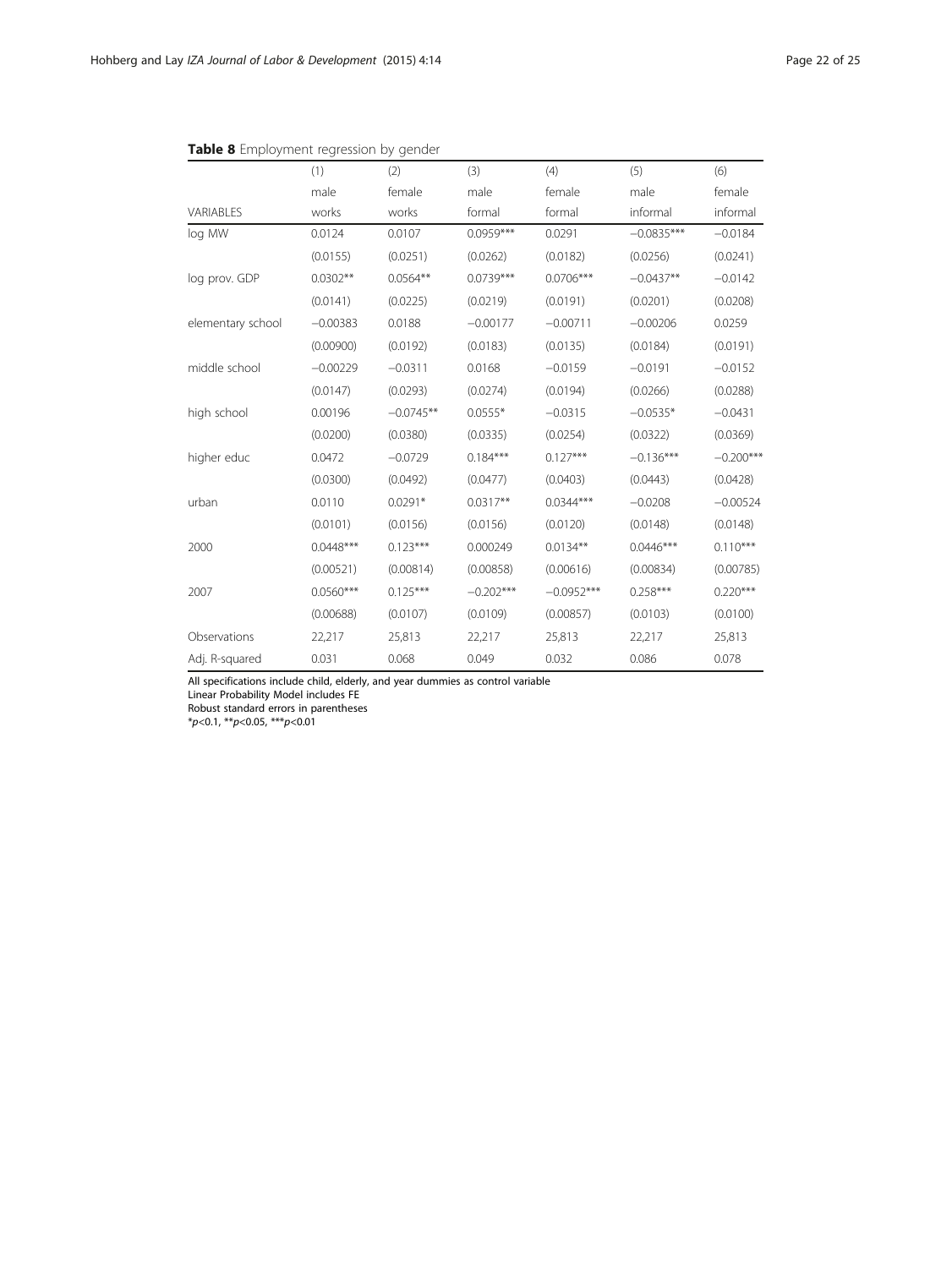|                   | (1)         | (2)         | (3)          |
|-------------------|-------------|-------------|--------------|
| VARIABLES         | all         | formal      | informal     |
| log MW            | 0.0588      | $-0.167$    | 0.226        |
|                   | (0.150)     | (0.152)     | (0.170)      |
| log prov. GDP     | $0.0390**$  | $0.0876***$ | $-0.0487***$ |
|                   | (0.0164)    | (0.0166)    | (0.0186)     |
| elementary school | 0.00682     | $-0.00701$  | 0.0138       |
|                   | (0.0116)    | (0.0118)    | (0.0132)     |
| middle school     | $-0.0171$   | $-0.000881$ | $-0.0162$    |
|                   | (0.0167)    | (0.0169)    | (0.0189)     |
| high school       | $-0.0336$   | 0.0130      | $-0.0466*$   |
|                   | (0.0216)    | (0.0219)    | (0.0245)     |
| higher educ       | $-0.0140$   | $0.151***$  | $-0.165***$  |
|                   | (0.0309)    | (0.0313)    | (0.0350)     |
| urban             | $0.0210**$  | $0.0345***$ | $-0.0135$    |
|                   | (0.00892)   | (0.00905)   | (0.0101)     |
| 2000              | $0.0979***$ | $-0.0435$   | $0.141***$   |
|                   | (0.0339)    | (0.0343)    | (0.0384)     |
| 2007              | $0.0873***$ | $-0.106***$ | $0.194***$   |
|                   | (0.0247)    | (0.0250)    | (0.0280)     |
| Observations      | 48,030      | 48,030      | 48,030       |

# <span id="page-22-0"></span>Table 9 Wage Regression (IV)

All specifications include sector and year dummies as control variables and use level of wage as dependent variable Standard errors in parentheses

 $*p<0.1$ ,  $**p<0.05$ ,  $***p<0.01$ 

# Table 10 Employment Regression (IV)

| VARIABLES         | (1)<br>all  | (2)<br>formal | (3)<br>informal |
|-------------------|-------------|---------------|-----------------|
|                   |             |               |                 |
| (0.150)           | (0.151)     | (0.245)       |                 |
| log prov. GDP     | $0.0430***$ | $0.0887***$   | $-0.0786***$    |
|                   | (0.0164)    | (0.0165)      | (0.0219)        |
| elementary school | 0.000350    | $-0.00893$    | 0.00194         |
|                   | (0.0115)    | (0.0116)      | (0.0140)        |
| middle school     | $-0.0178$   | $-0.00854$    | $-0.000549$     |
|                   | (0.0166)    | (0.0167)      | (0.0208)        |
| high school       | $-0.0287$   | 0.00569       | $-0.0356$       |
|                   | (0.0214)    | (0.0215)      | (0.0268)        |
| higher educ       | $-0.0255$   | $0.123***$    | $-0.129***$     |
|                   | (0.0306)    | (0.0307)      | (0.0367)        |
| urban/rural       | $0.0194**$  | $0.0363***$   | $-0.0409***$    |
|                   | (0.00894)   | (0.00899)     | (0.0114)        |
| Observations      | 49,605      | 49,605        | 36,790          |

All specifications include child, elderly, and year dummies as control variables Standard errors in parentheses

\*p<0.1, \*\*p<0.05, \*\*\*p<0.01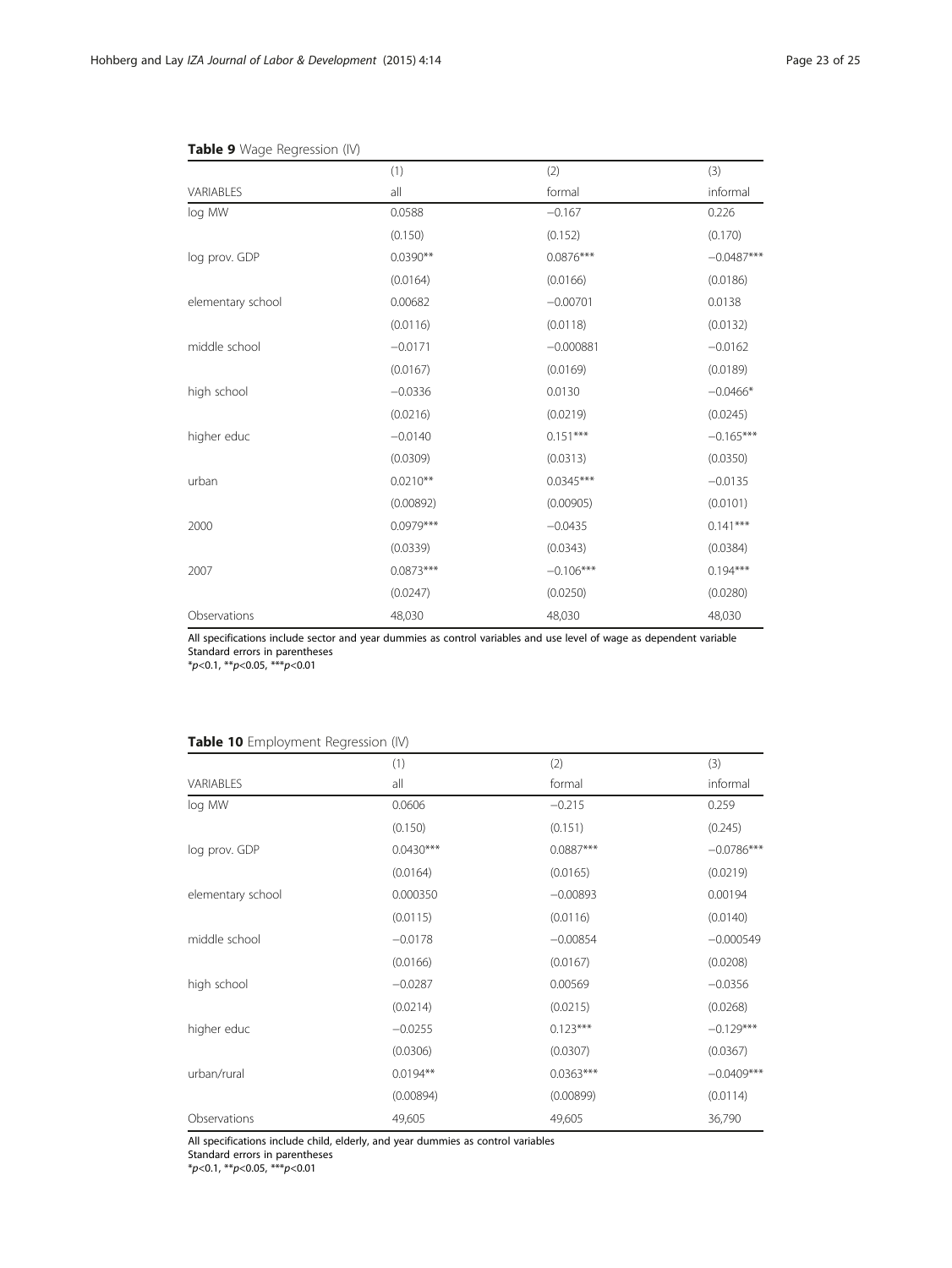#### <span id="page-23-0"></span>Competing interests

The IZA Journal of Labor and Development is committed to the IZA Guiding Principles of Research Integrity. The authors declare that they have observed these principles.

#### Authors' information

M. Hohberg is a PhD student at University of Göttingen, Germany.

J. Lay is head of research program "Globalization and Development" at the GIGA German Institute of Global and Area Studies, Hamburg, and professor at the University of Göttingen, Germany.

#### Acknowledgments

The authors gratefully acknowledge the provision of the Indonesian Family Life Survey (IFLS) by the RAND Corporation as well as the provision of data on minimum wages and consumer price indices by Budan Pusat Statistik Indonesia (Statistics Indonesia). We thank an anonymous referee for a thorough review and valuable comments, which significantly contributed to improving the publication. We also appreciate comments and suggestions by Sebastian Renner on an earlier draft.

Responsible editor: Hartmut Lehmann.

## Received: 20 January 2015 Accepted: 3 August 2015 Published online: 10 September 2015

#### References

Acemoglu D, Pischke JS (1999) The Structure of Wages and Investment in General Training. J Polit Econ 107:539–572 Al Jazeera (2013) Indonesian workers demand higher pay. [http://www.aljazeera.com/news/asia-pacific/2013/02/](http://www.aljazeera.com/news/asia-pacific/2013/02/20132675333828387.html)

[20132675333828387.html](http://www.aljazeera.com/news/asia-pacific/2013/02/20132675333828387.html). Accessed 30 Dec 2014

Alaniz E, Gindling T, Terrell K (2011) The impact of minimum wages on wages, work and poverty in Nicaragua. Labour Econ 18:S45–S59

Alatas V, Cameron LA (2008) The impact of minimum wages in employment in a low-income country: a quasi-natural experiment in Indonesia. ILR Review 61:201–223

Allison PD (2009) Fixed Effects Regression Models. SAGE Publications, Thousand Oaks

- Basu A, Chau N, Kanbur R (2010) Turning a blind eye: Costly enforcement, credible commitment, and minimum wage laws. Econ J 120:244–269
- Bhorat H, Kanbur R, Mayet N (2013) The impact of sectoral minimum wage laws on employment, wages, and hours of work in South Africa. IZAJOLD 2:1

Borjas GJ (2002) Labor Economics, 2nd (international) edn. Mc Graw Hill, Boston

Boyce CJ (2010) Understanding fixed effects in human well-being. J Econ Psychol 31:1–16

- Cahuc P, Michel P (1996) Minimum wage unemployment and growth. Eur Eco Rev 40:1463–1482
- Card D, Krueger A (1994) Minimum Wages and Employment: A case study of the Fast-Food Industry in New Jersey and Pennsylvania. Am Econ Rev 84:772–793
- Chamberlain G (1980) Analysis of Covariance with Qualitative Data. Rev Econ Stud 47:225–238

Chun N, Khor N (2010) Minimum Wages and Changing Wage Inequality in Indonesia. ADB Economics Working Paper Series 196. Asian Development Bank, Manila

- Comola M, de Mello L (2011) How does decentralized wage setting affect employment and informality? The case of Indonesia. Rev Income Wealth 57:S79–S99
- Cunningham W (2007) Minimum Wages and Social Policy: Lessons from Developing Countries. The World Bank, Washington D.C

Del Carpio X, Nguyen H, Wang LC (2012) Does the Minimum Wage Affect Employment? Evidence from the

Manufacturing Sector in Indonesia. Policy Research Working Paper 6147. The World Bank, Washington D.C Dickens R, Machin S, Manning A (1999) The Effects of Minimum Wages on Employment: Theory and Evidence from

Britain. J Labor Econ 17:1–22 Dinkelman T, Ranchhod V (2012) Evidence on the impact of minimum wage laws in an informal sector: Domestic

workers in South Africa. J Dev Econ 99:27–45

- Fajnzylber P (2001) Minimum Wage Effects throughout the Wage Distribution: Evidence from Brazil's Formal and Informal Sectors. Texto para Discussão 151, Department of Economics and CEDEPLAR. Universidade Federal do Belo Horizonte, Belo Horizonte
- Gindling T, Terrell K (2005) The Effect of Minimum Wages on Actual Wages in Formal and Informal Sectors in Costa Rica. World Dev 33:1905–1921
- Gindling T, Terrell K (2007) The effects of multiple minimum wages throughout the labor market: The case of Costa Rica. Labour Econ 14:485–511
- Gramlich EM (1976) Impact of Minimum Wages on Other Wages, Employment, and Family Incomes. Brookings Pap Econ Act 7:409–462

Harrison A, Scorse J (2010) Multinational and Anti-Sweatshop Activism. Am Econ Rev 100:247–273

Hertz T (2005) The Effect of Minimum Wages on the Employment and Earnings of South Africa's Domestic Service Workers. DPRU Working Paper 05/99. Development Policy Research Unit, Cape Town

Hirsch BT, Kaufman BE, Zelenska T (2015) Minimum Wage Channels of Adjustment. Ind Relat 54:199–239 International Labour Organisation (ILO) (2004) Act of the Republic of Indonesia Number 13 Year 2003. Unofficial

translation prepared by ILO Jakarta, [http://www.ilo.org/dyn/travail/docs/760/Indonesian%20Labour%20Law%20-](http://www.ilo.org/dyn/travail/docs/760/Indonesian%20Labour%20Law%20-%20Act%2013%20of%202003.pdf) [%20Act%2013%20of%202003.pdf](http://www.ilo.org/dyn/travail/docs/760/Indonesian%20Labour%20Law%20-%20Act%2013%20of%202003.pdf). Accessed 10 March 2014

Islam I, Nazara S (2000) Minimum Wage and the Welfare of Indonesian Workers. Occasional Discussion Paper Series 3. International Labour Organization, Jakarta

Jones P (1997) The Impact of Minimum Wage Legislation in Developing Countries where Coverage is Incomplete. WPS 98–2, Centre for the Study of African Economies, University of Oxford